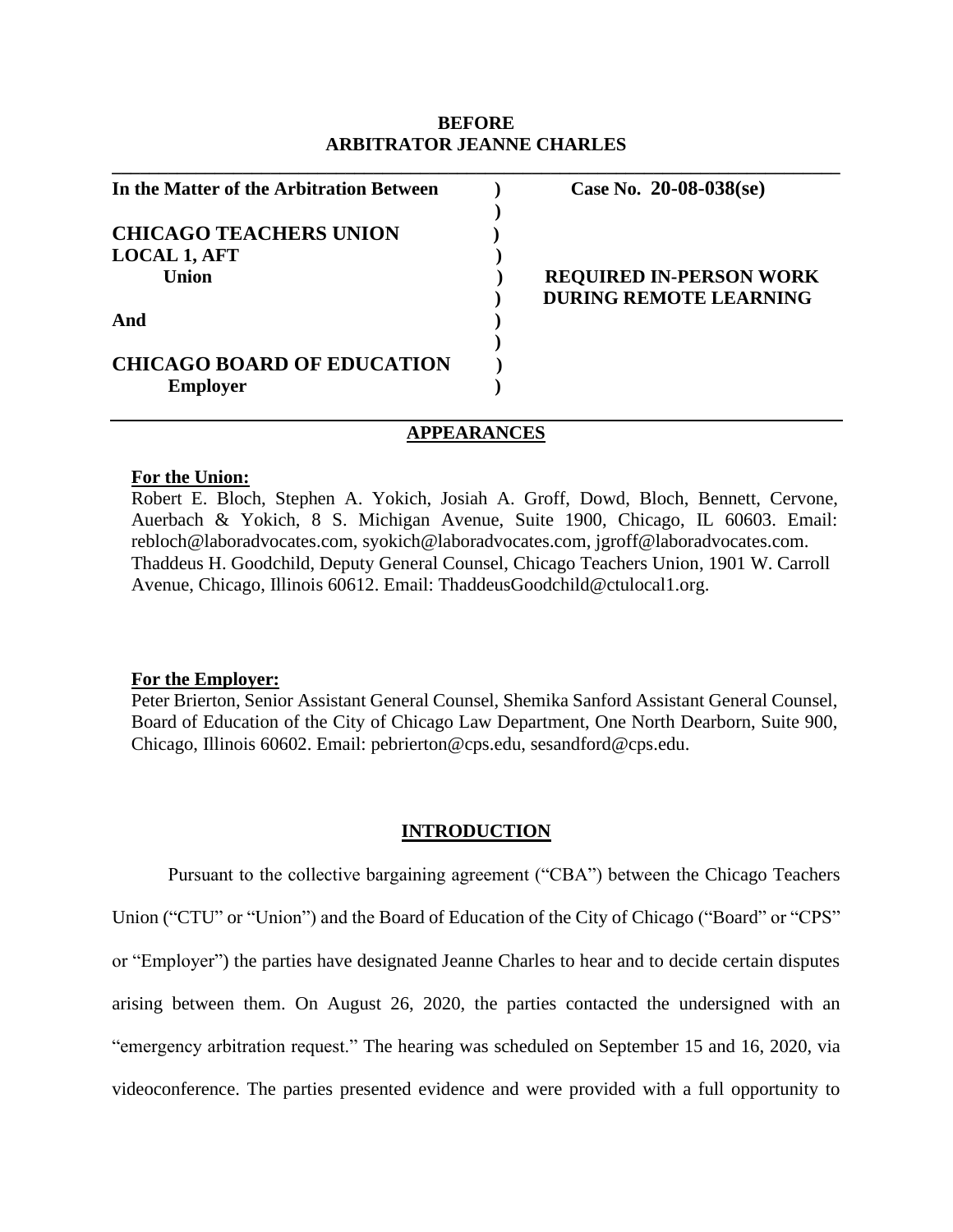examine and cross-examine witnesses. The witnesses were sworn and testified under oath. The record was closed by the submission of post-hearing briefs, the last of which was received by the Arbitrator on September 28, 2020. Due to the urgent nature of the matter, on October 2, 2020, this Arbitrator issued a Summary Findings and Order in which it was noted that the Opinion would be provided separately. On October 5, 2020, the Employer submitted a Motion to Reconsider Summary Findings and Order. The Union was provided with an opportunity to respond and submitted its Response in Opposition to the Board's Motion on October 15, 2020. The Board filed a Reply to the Union's Response on October 20, 2020.<sup>1</sup> In accordance with the October 2nd Summary Findings and Order, the opinion and full award follow.

## **ISSUE**

Whether the Board violated Article 14-1 of the CBA, and if so, what is the remedy?

## **RELEVANT CONTRACT LANGUAGE**

\*\*\*

## **2019-2024 Collective Bargaining Agreement**

## ARTICLE 14

# SAFE AND HEALTHY WORK ENVIRONMENT

**Article 14-1. Safe and Healthful Working Conditions.** Bargaining unit employees shall work under safe and healthful conditions.

\*\*\*

<sup>&</sup>lt;sup>1</sup> The undersigned denied the Motion for Reconsideration on November 3, 2020.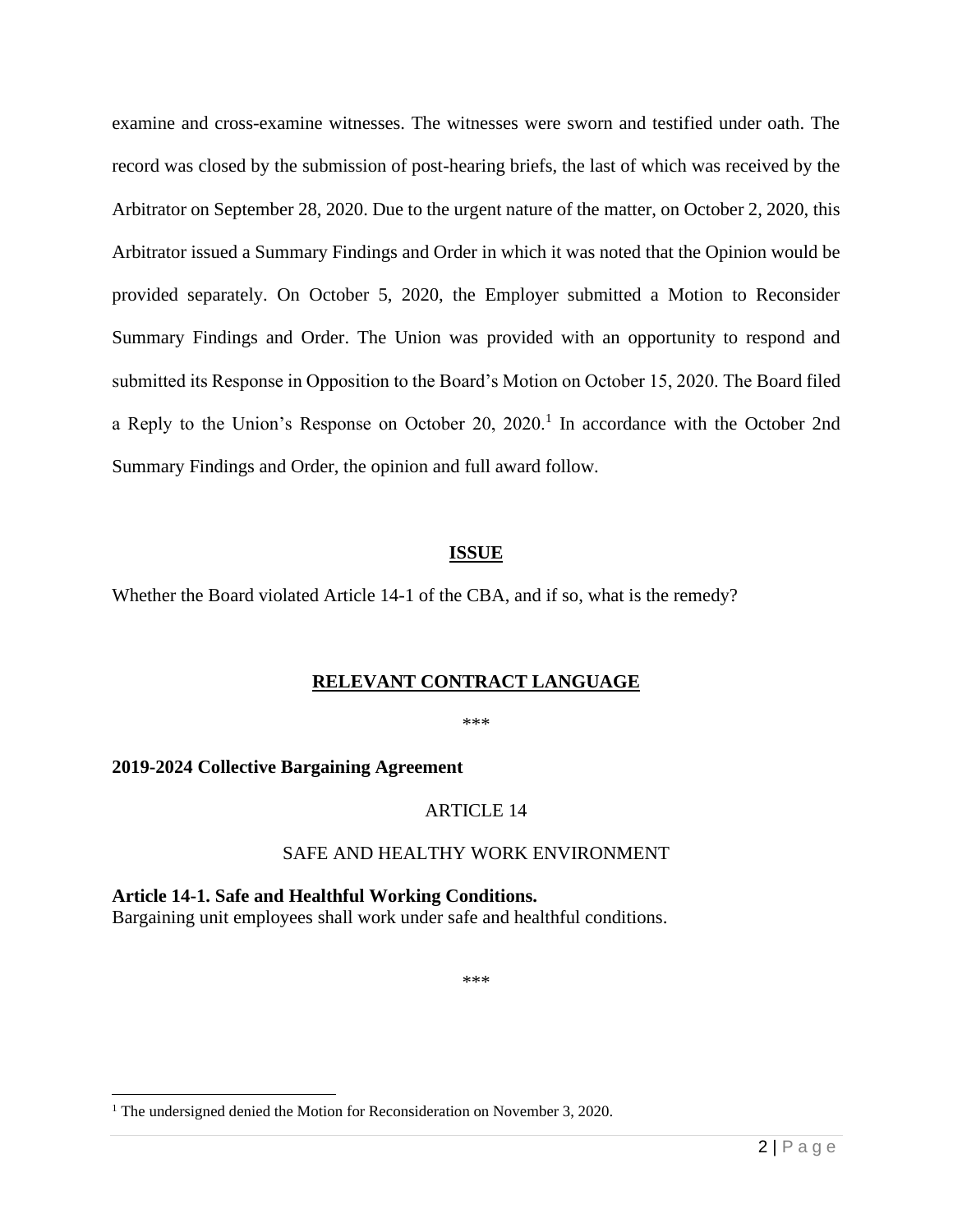### **BACKGROUND**

The grievance arose because CPS ordered its school clerks, school clerk assistants, and technology coordinators ("affected employees") to report for work in-person, full time, five days per week while remote learning is still in place. The Illinois Governor and the Illinois State Board of Education ("ISBE") in June 2020 authorized in-person instruction at the Chicago Public Schools ("CPS). **<sup>2</sup>** Yet, on August 5, 2020, **<sup>3</sup>** CPS reversed its initial decision to reopen schools with inperson instruction and chose instead to commence the school year with fully remote instruction. In a communication dated August 24, 2020, the Board identified categories of employees who would need to report to work in person despite the decision to conduct learning remotely. School clerks were required to report to work at schools on August 26, 2020, and clerk assistants and technology coordinators were directed to report to work on August 31, 2020.

The affected employees worked remotely 100% of the time during the shutdown beginning March 17, 2020, until they were ordered back to in-person work in late August. The CPS allowed requests for accommodations to continue working remotely for those with health or childcare concerns. However, the Union filed a grievance on behalf of the affected employees contesting the Employer's decision to order 100% in-person work in CPS buildings as a violation of the safety and health provision contained in Article 14 of the CBA.

<sup>2</sup> Board Exhibit 10; (Sontag, 563-64, 569-70). *See*, ISBE June 23, 2020 Guidance on starting the 2020-21 school year; Governor Pritzker's June 4 Executive Order authorizing limited in-person instruction is published at www2.illinois.gov/Pages/Executive-Orders/ExecutiveOrder2020-40.aspx.

<sup>3</sup> *See* Board Exhibit 5, July 31, 2020 *Preliminary Opening Framework*, announcing hybrid in-person instruction; Union Exhibit 20, CPS August 5, 2020 press release announcing the district has since decided to implement fully remote instruction, and stating: "The district will implement remote learning through the first quarter and work with CDPH to determine if it is safe to open with a hybrid learning model in the second quarter, which begins on November 9."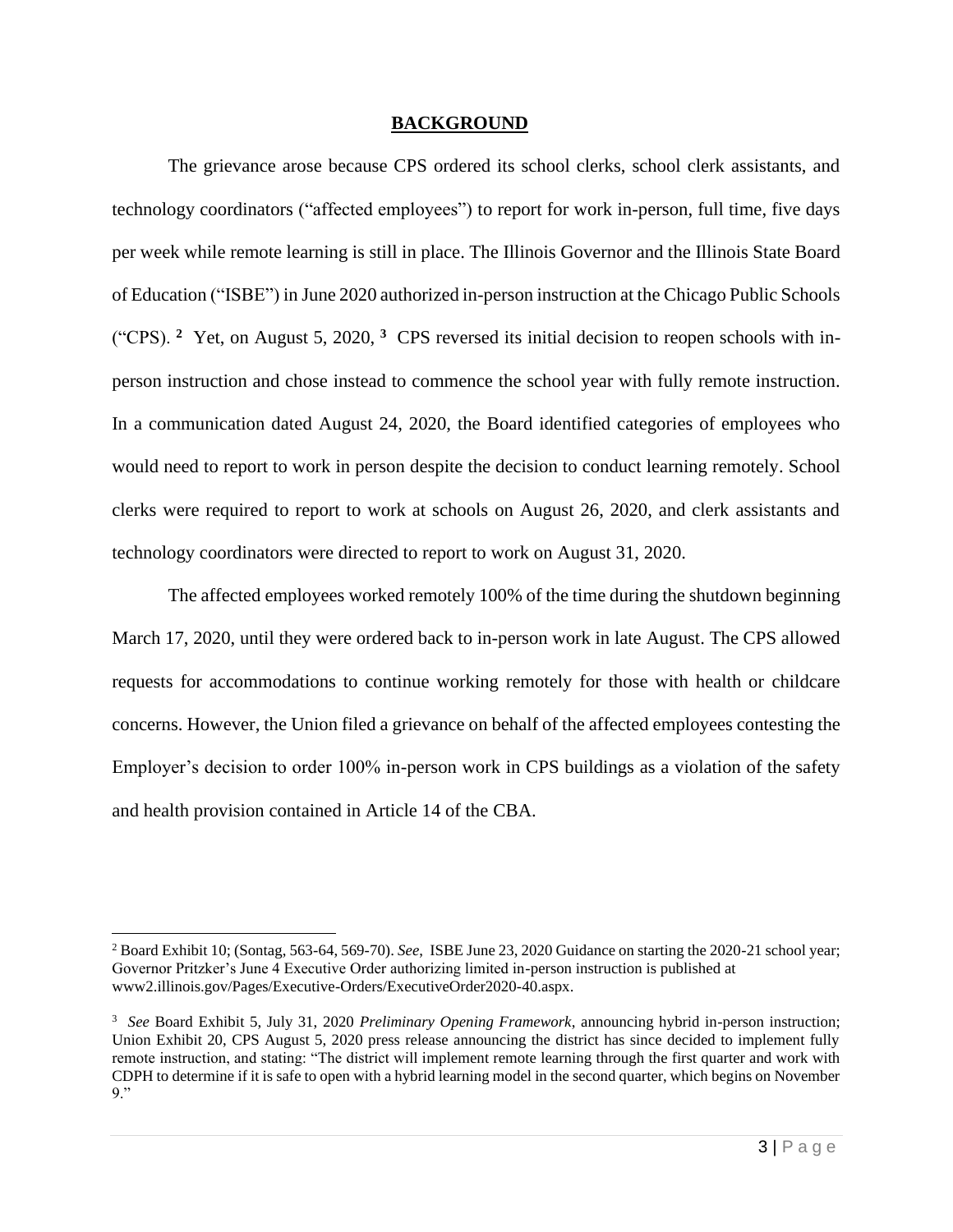### Summary of Testimony

A summary of the relevant testimony presented during the hearing sufficient to understand the background follows. However, additional record testimony may be referenced in the Findings and Opinion section below.

### *The Union's Case*

The Union called as its first witness Sarah Rothschild ("Rothschild"), an education policy analyst in the research department. Rothschild testified that she studied survey design during her graduate studies. She stated that the CTU emailed a survey to all members, the results of which Rothschild helped analyze. The survey was conducted between August 31 and September 11, 2020 and asked about safety measures conducted by CPS during the COVID-19 pandemic.

Rothschild asserted that she personally verified that every respondent is a CPS employee. She eliminated duplicate responses, as well as responses that indicated the employee had not personally entered the schools. Of the 310 nonduplicative responses, Rothschild testified that 92 were from school clerks and assistants, 25 were from technology coordinators, and 193 were from "others."

After going through some of the results of the survey, Rothschild testified that she has studied CPS facilities for 20 years. She stated that about 60% of schools do not have a centralized heating and air conditioning system. She further testified that 496 schools were inspected in May or June of 2020 for airflow and ventilation. Of those 496 schools, 290 had an issue with their HVAC or window units. One-hundred twenty-five schools were identified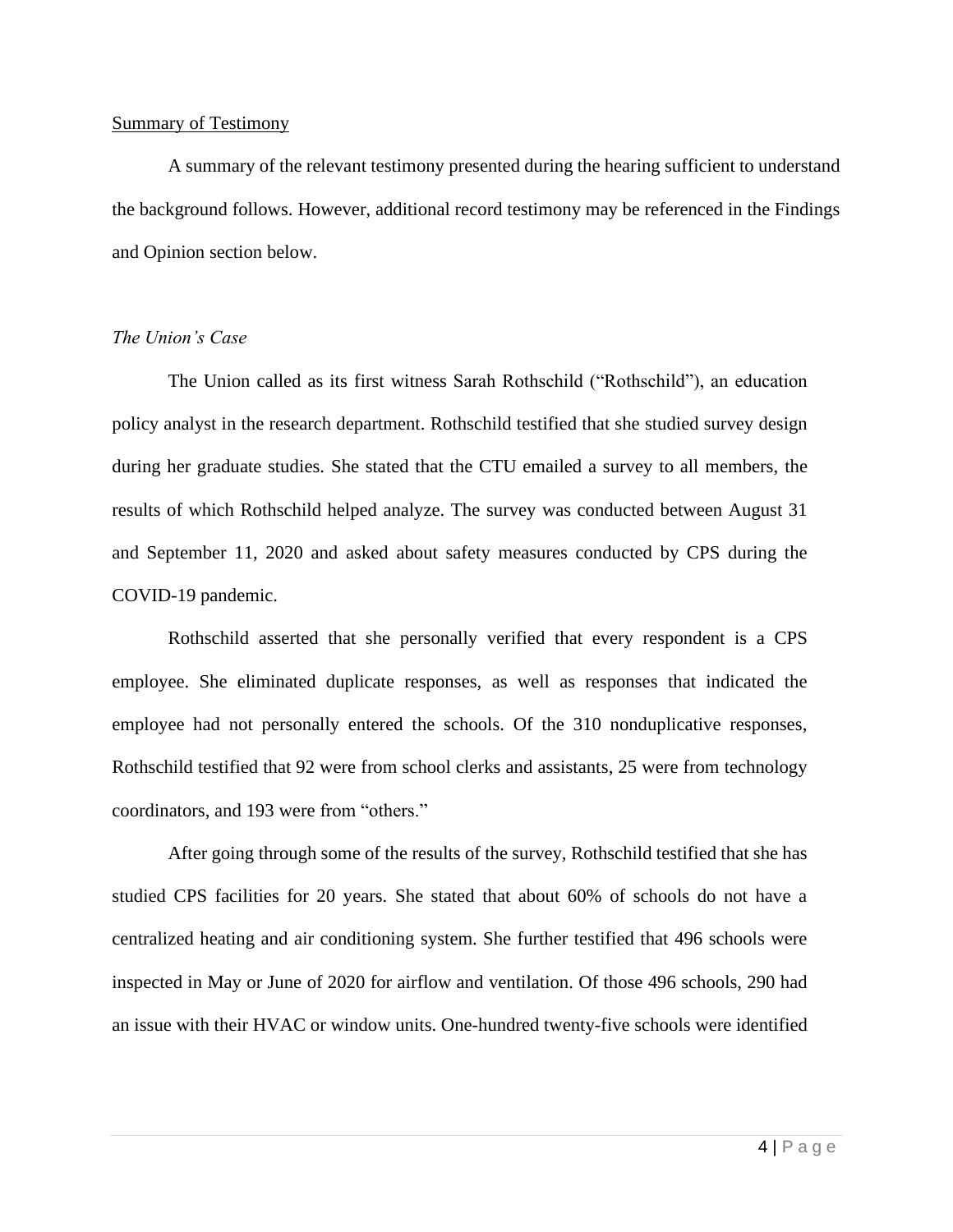as needing work, and only three of the schools have received the required repairs. The rest are awaiting investigation, quotes, or funding.

The Union called as its second witness Jennifer Medina ("Medina"), a clerk assistant for a CPS high school. Medina testified that she went to the school building the last week of the 2019-2020 school year, which was voluntary. She officially came back to work on August 31 when the new school year began. She stated that CPS provided her with three cloth masks and that most people in the school wear their masks. She did state that security guards and lunch staff often wore their masks under their noses or chins. She has never been provided gloves, but they are at the security office if she needs them. She testified that there are seven offices around the main office where she works, and people are in the offices every day. Desks face each other and are 3-6 feet apart.

Medina went on to testify that when parents and students came to the school for student registration, there were no health checks. She asserted that her duties can be performed at home, except for obtaining transcripts before 2010. She works on Fridays in the building and the other days of the week she works from home. She offered to come to the school for any urgent matters, but otherwise, she handles any in-person duties on Fridays.

The Union called as its third witness Kala Christmas ("Christmas"), technology coordinator at a CPS high school. Christmas testified that while schools were shut down, she entered the building twice – on April 13 and June 15. Since the schools have reopened, she has been working from home due to a pending ADA accommodation. She has attended three virtual meetings with administrative staff who were in the school and not wearing masks. She testified that she is able to do her job tasks remotely, except for device audits. She stated that she would not feel safe working on site, since she feels people are not wearing masks or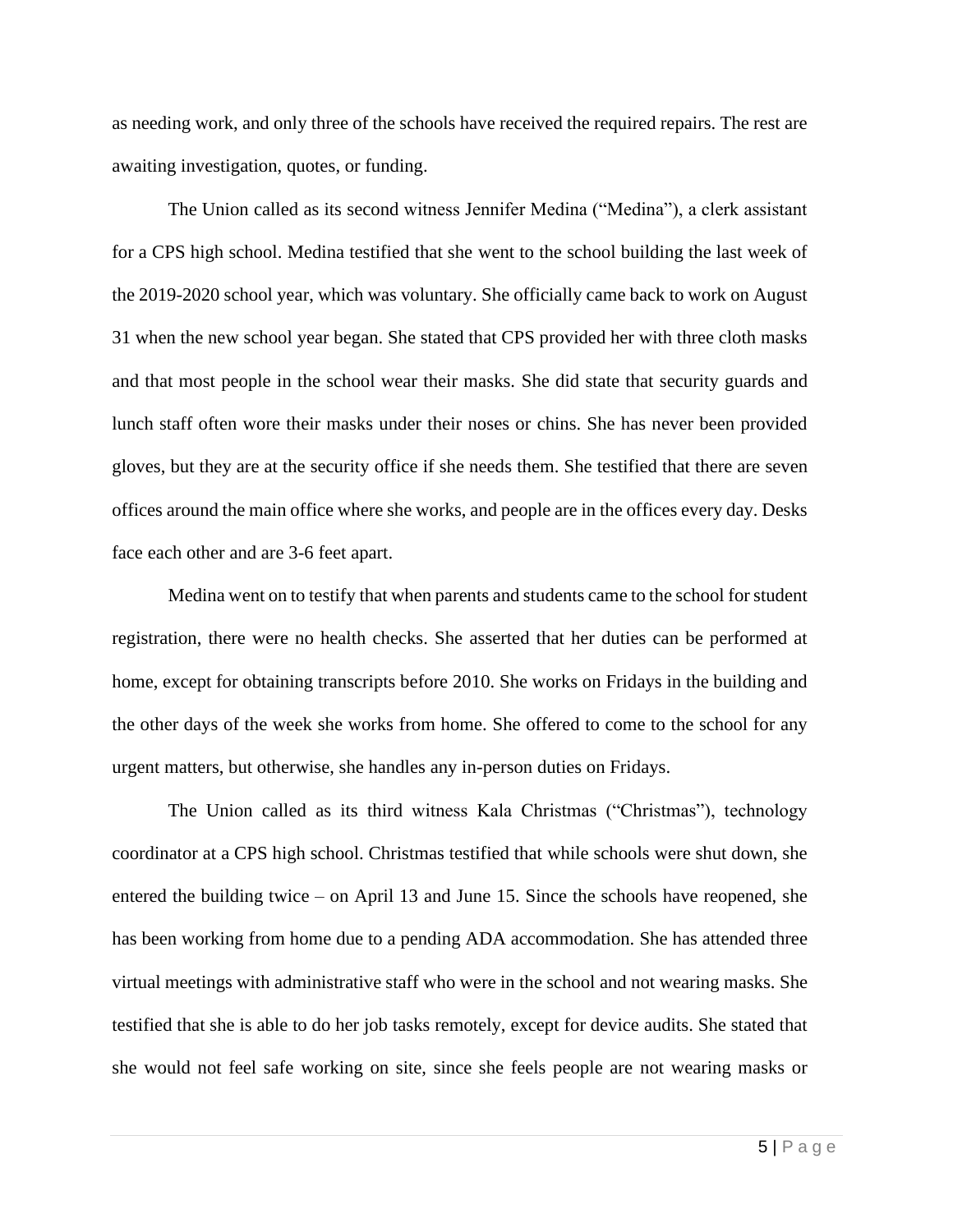practicing social distancing. She also testified that she heard via word of mouth that someone in the school contracted COVID-19.

The Union called as its fourth witness Lori Malo ("Malo"), school clerk for a CPS elementary school. Before returning to work, Malo testified that on August 25, she asked the principal if she could work in another office in the building. She was concerned with the safety measures in the main office, so the principal allowed her to work in the nurse's office. Malo stated that she asked the principal about the cleaning schedule, but she had yet to receive an answer. From March 17 when schools closed to August 26 when she returned to work, Malo testified that she did not enter the school. She asserted that there is no job task she has not been able to perform from home. Malo further testified that she was given three cloth masks but no gloves or disinfecting wipes. She has seen no changes to the building to improve ventilation, nor has she seen anyone clean the nurse's office.

The Union called as its fifth witness Deanna Myron ("Myron"), clerk at a CPS high school. Myron testified that since the schools shut down on March 17, she went on campus twice. She requested an ADA accommodation and has been working from home, due to her fiancé undergoing chemotherapy. She is able to perform all of her job tasks remotely.

The Union called as its sixth witness Cecilia Negron-Martinez ("Martinez"), clerk for a CPS elementary school. Martinez testified that she has been working at the school every day since August 26, and that she was issued three cloth masks. Other than the engineer, she testified that everyone she has seen has worn a mask. She explained that during student registration, she greeted parents and took documents from them, made copies, and then gave the documents back to them. She asserted that this could have been done via a drop box system where the parents dropped off the documents. She further testified that she interacts face to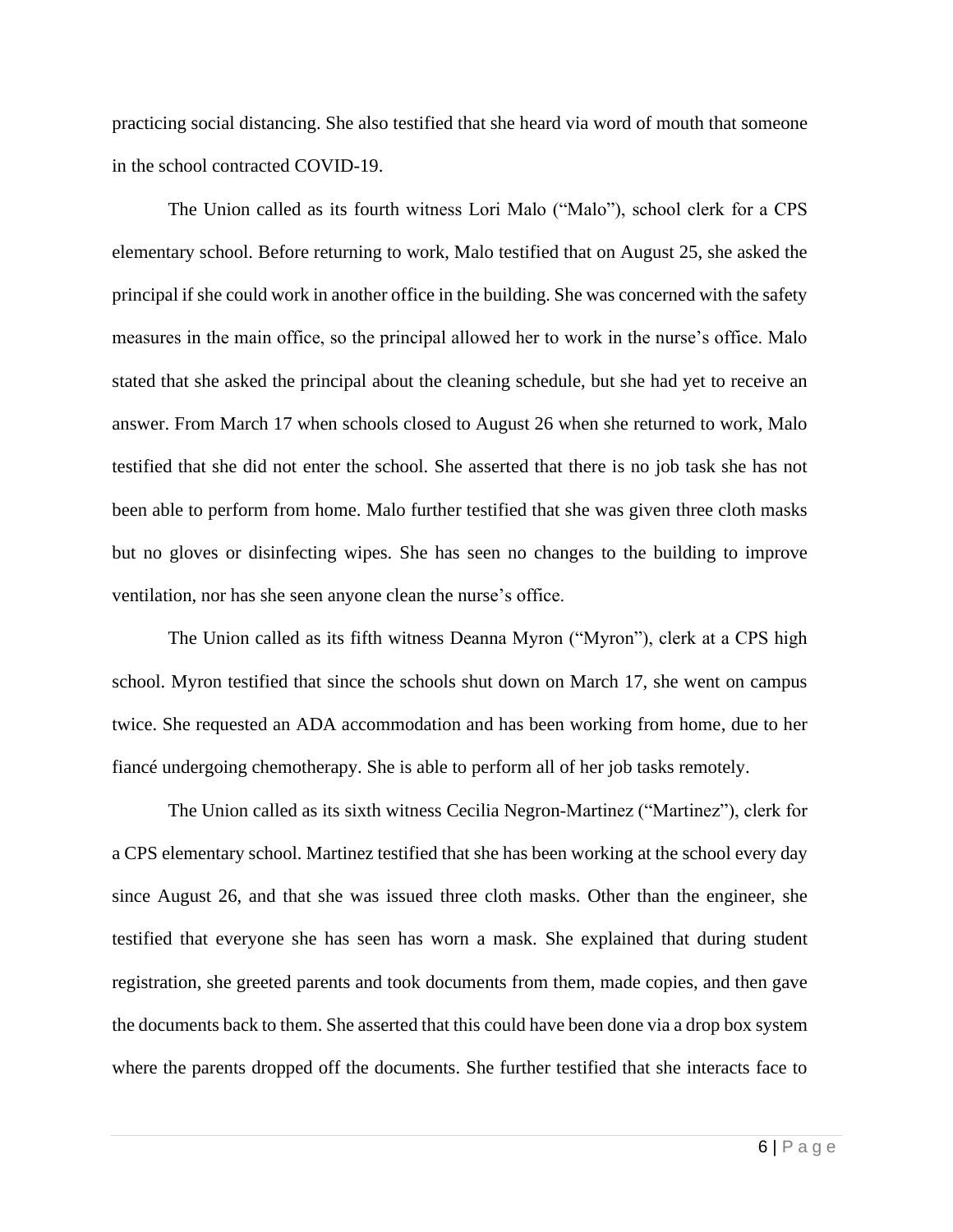face with anywhere from 10 to 30 people per day in the course of her job. She stated that the janitor disinfects the counters, but she has to disinfect the phones, her desk, and sometimes the bathroom. She testified that she would be able to do the majority of her work from home. If she needed a document, her principal would scan it and send it to her.

The Union called expert witness Dr. William James Mills, III ("Mills"), professor of environmental health and safety at Northern Illinois University. His PhD studies were in industrial hygiene and air quality, toxicology, environmental chemistry, and biostatistics. He is also a certified industrial hygienist. Mills testified that the scientific evidence supports the conclusion that the six-foot social distancing rule is inadequate to prevent the transmission of the virus in inadequately ventilated indoor spaces. Mills explained that the best way to escape the danger of COVID-19 infection is to eliminate it altogether by allowing the clerks and technology coordinators to work remotely.

Alternatively, if the hazard cannot be eliminated altogether (or a safe substitute found), Mills testified that the best means of control over the hazard are engineering controls to isolate people from the hazard. Engineered controls are more effective than administrative controls (changing the way people work) or personal protective equipment. The latter controls assume human perfection to implement them, whereas engineered controls do not. Appropriate engineering controls to reduce disease transmission indoors include those that increase ventilation and filter or purify the air. Mills also testified that employers have an obligation under the Occupational Safety and Health Act to perform a hazard assessment when they are determining what personal protective equipment might be necessary to protect workers.

Mills testified that anything less than 100% mask usage inside the schools was unacceptable. He also testified that it was the employer's responsibility to ensure that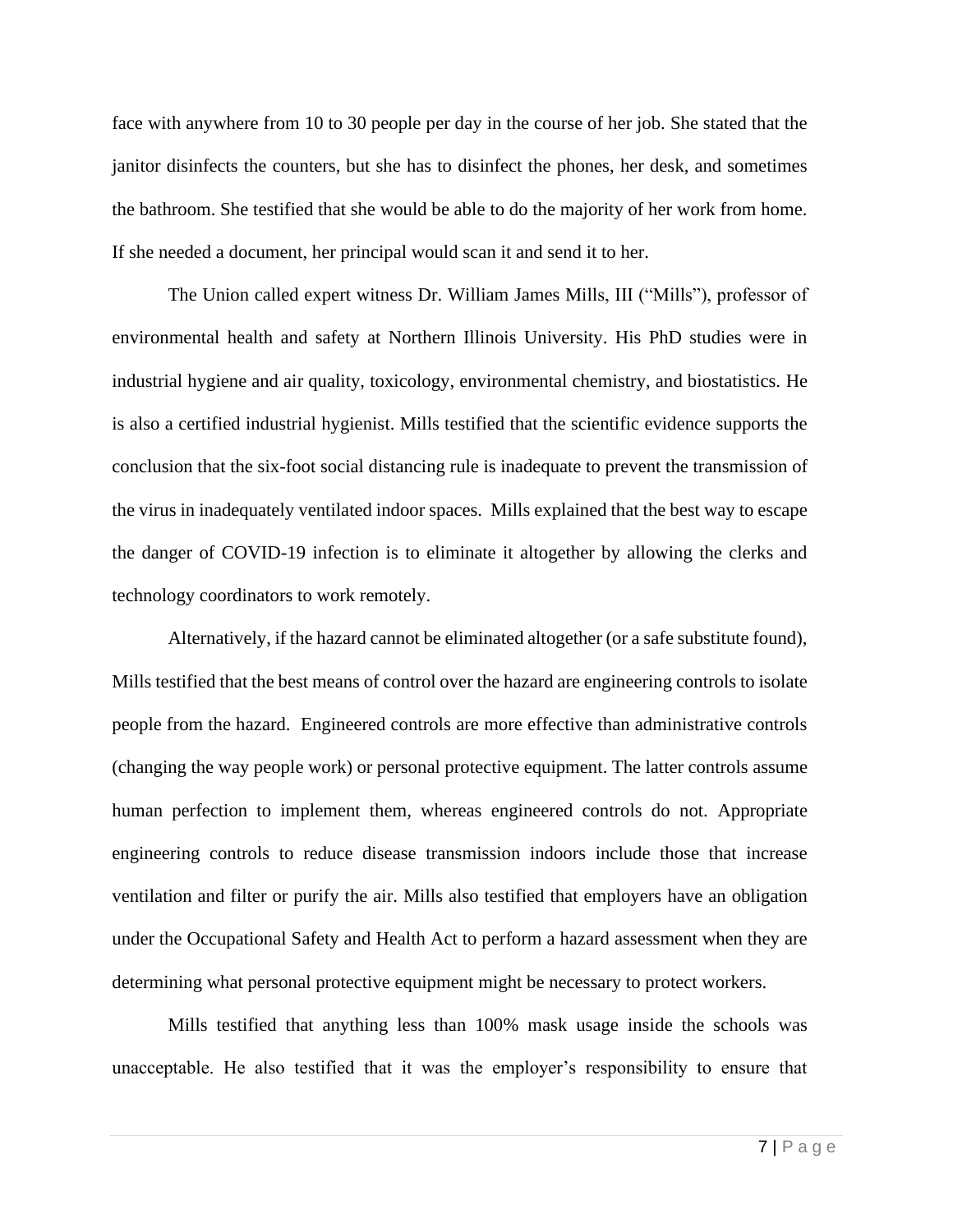employees wore masks and that instruction regarding the use of face coverings was essential. He further testified that wellness checks are useless for asymptomatic carriers, since up to 50% of infected individuals are asymptomatic. Mills, upon reviewing CPS safety measures and their implementation, concluded that CPS schools are not currently safe. He testified that the "Everyday Guidelines" for principals did not provide safe and healthful working conditions. He asserted that the ventilation issues reported in the schools caused him great concern.

On cross examination, Mills testified that he has not been on a CPS campus in about seven years. He further testified that he does not know if his recommendations have been adopted by any regulatory agencies but that they have been used by several universities. He confirmed that he is not aware of any city code violations in CPS schools. He also confirmed that he is not a medical doctor but has taken courses in infectious disease.

### *The Board's Case*

The Board called as its first witness Michael Pacourek ("Pacourek"), CPS principal. Pacourek testified that the Board has provided hand sanitizer stations, masks, thermometers for check-in stations, and signage. He stated that mask usage is required unless an employee is in their office alone. He testified that neither of his school clerks have made any complaints in regard to safety protocols not being followed.

The Board called as its second witness Sandra Shimon ("Shimon"), principal at a CPS school and witness Medina's supervisor. Shimon testified that her school has distributed masks to all employees and that in limited situations where individuals were not wearing masks properly or complying with social distancing, those individuals were redirected to do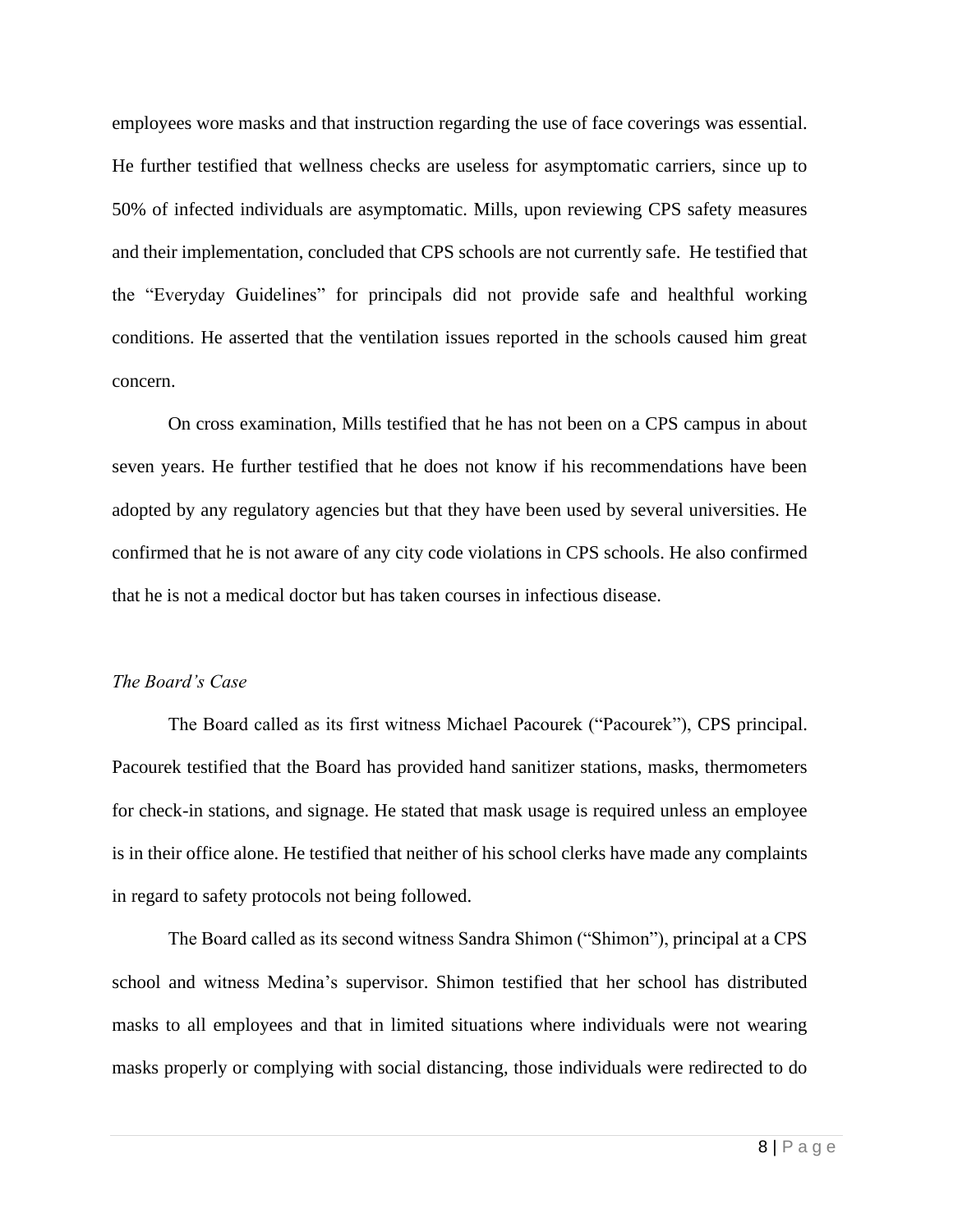so. Shimon further testified that her staff and individuals in her buildings are wearing masks routinely. Shimon also stated that the workspace for Medina and the clerk she works with were actually measured to ensure that there was more than 6 feet between their desks. Shimon testified that if Medina had raised any concerns with her, she would have immediately addressed them.

The Board called as its third witness Jennifer Rath ("Rath"), principal at a CPS school and witness Malo's supervisor. Rath testified that Malo made her aware of concerns about her work location prior to her return to work, and that in response to those concerns, she met with Malo and her Union representative remotely for over an hour. During that meeting, Rath agreed to allow Malo to work in a private office, the nurse's office, because of Malo's concerns. Rath also provided Malo with her own phone and computer. Rath testified that she has not had any problems with individuals failing to adhere to proper safety protocols, including masking, in her building other than a few occasions where an individual's mask had slipped when they were talking. Malo never raised any concerns to Rath about compliance with safety protocols after returning to work. She testified that, in order for Malo to perform her duties from home, it required additional steps such as administration scanning and sending Malo physical documents which was extremely time consuming.

The Board called as its fourth witness Allison Tingwall ("Tingwall"), CPS principal and witness Myron's supervisor. Tingwall testified that in order for clerk duties to be completed remotely, individuals must be physically present in the school building to take on portions of the school clerks' job duties. She confirmed that Myron has not been in the building since March, with the exception of stopping in once over the summer to pick up materials. Tingwall explained that receipting of purchases is not a duty Myron can perform remotely.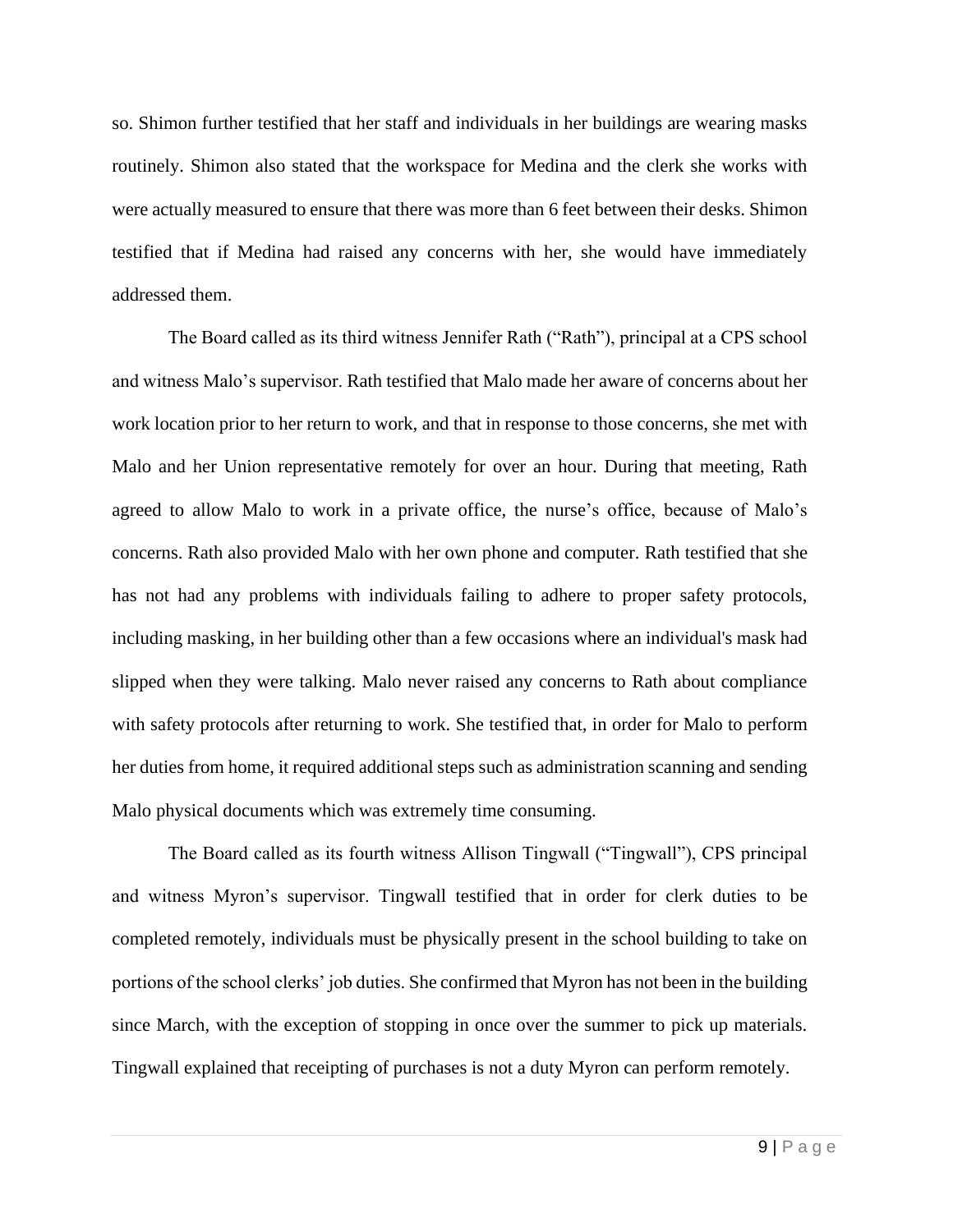The Board called as its fifth witness Clarence Carson ("Carson"), Chief Facility Officer. Carson testified that at the outset of the pandemic, the Board increased its custodial staffing and devised a custodial plan which included enhanced routine cleaning and disinfectant programs. He stated that the Board ordered 1.2 million face masks, three for every student and staff member. The Board also provided 40,000 dispensers of hand sanitizer throughout the entire district, as well as 40,000 tubs of disinfectant wipes.

On cross examination, Carson testified that there is no hazard assessment document with respect to the COVID pandemic and how it affects CPS. He further testified that no facilities assessment reports have been conducted since 2014. Although none of the documents provided to the Union contain hazard assessments specifically related to COVID, Carson testified that there have been assessments on air ventilation systems. Since COVID is an airborne illness, Carson stated that assessing ventilation has become a more urgent matter since the pandemic began. He also testified that CPS was following the Chicago Building Code with respect to ventilation.

The Board called as its sixth witness Dr. Alexandra Sontag ("Sontag"), and advanced practice registered nurse in the Office of Student Health and Wellness and holds a PhD in family practice as a nurse practitioner. Sontag testified that she serves as an emergency deputy for clinical affairs under CPS Chief Health Officer, Dr. Kenneth Fox to help with the school's response to COVID-19. She explained that masks are required in the schools, as well as hygiene upon entry and exit and before meals. Daily health screenings are also required. She stated that hand sanitizer as well as signage has been placed throughout the school. She testified that she also works in contact tracing through reporting of positive cases. She asserted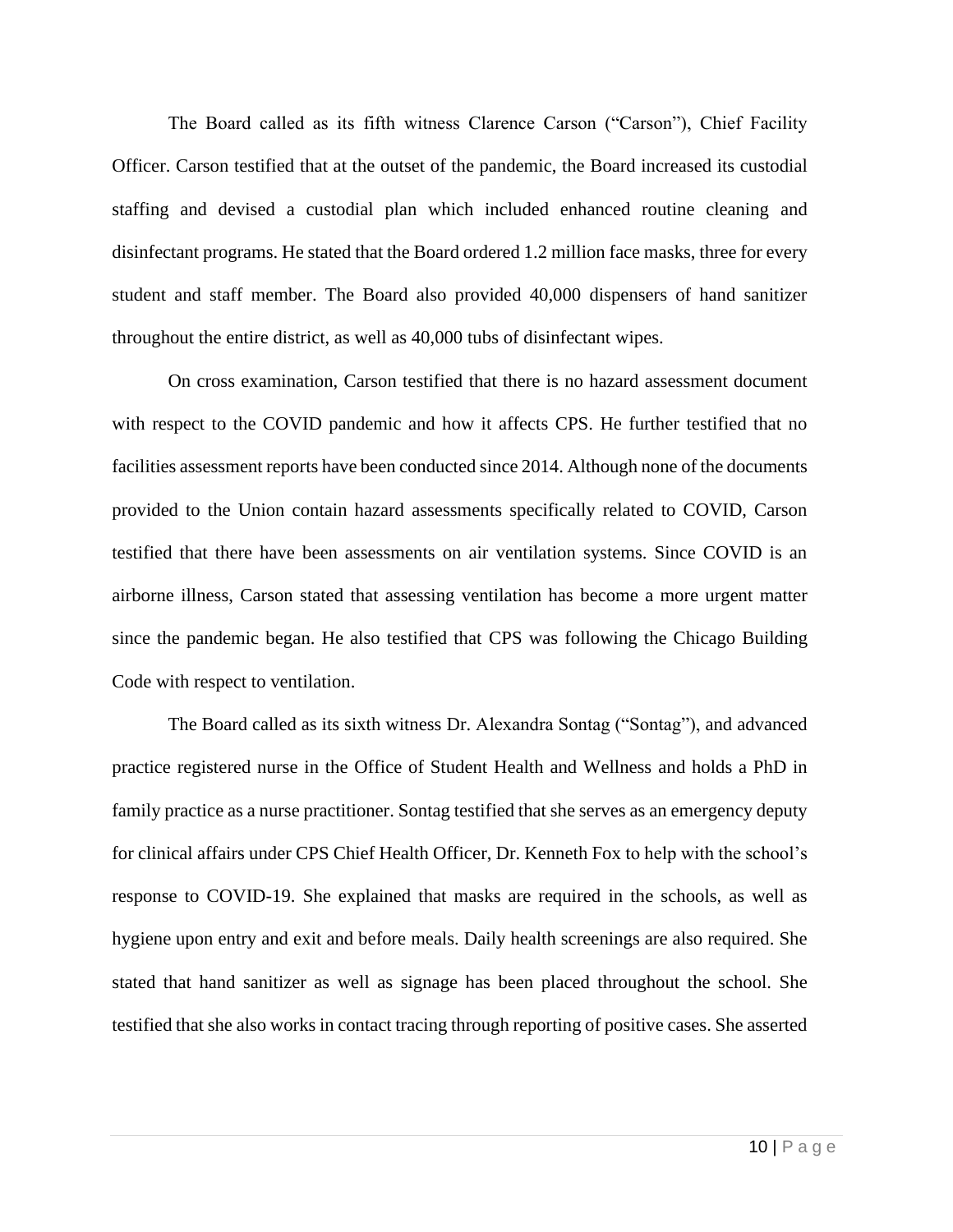that there are no general recommendations from the Center for Disease Control ("CDC") for gloves because they do not eliminate disease transmission.

On cross examination, Sontag testified that she has not taken any courses in industrial hygiene. She stated that a cloth face covering is not considered personal protective equipment ("PPE") under OSHA standards. She confirmed that 250 people associated with CPS have tested positive for COVID. Of those 250 positive cases, 123 were deemed actionable by CPS.<sup>4</sup> Sontag further testified that about six or seven employees are involved in contact tracing. During the shutdown of schools in March, Sontag stated that clerks were not deemed essential employees. She further testified that the Department of Public Health encourages remote work when possible. She also acknowledged that the risk of contracting the virus decreases with decreased interactions. Sontag went on to testify that CPS does not have a testing program in place for teachers or students.

# **POSITIONS OF THE PARTIES**

# *The Union argues that:*

- CPS must provide a "safe and healthful" workplace for its employees.
- Reporting to work inside CPS school buildings increases the danger of infection by COVID-19, an airborne, highly communicable, deadly, and still not fully understood disease.
- The only way to eliminate the risk of COVID-19 infection and death is for school clerks, school clerk assistants, and technology coordinators to work remotely.

<sup>4</sup> According to the CPS School Reopening webpage as of today, the COVID-19 tracker reveals that the number of positive cases increased to 339 since the September hearing dates even with remote learning still in place. *See*, https://www.cps.edu/school-reopening-2020.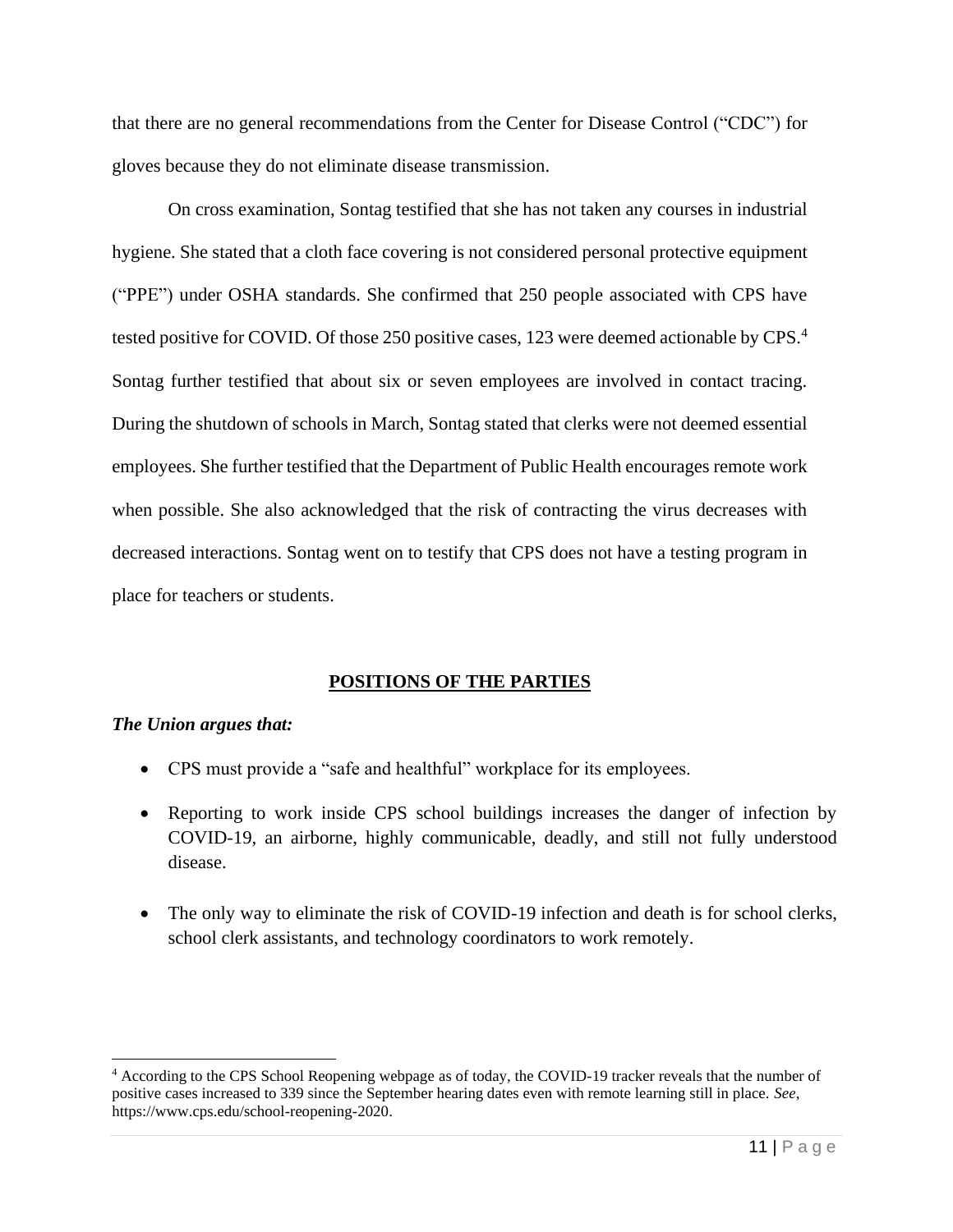- Subjecting these employees to increased risk of COVID-19 infection for work that can be performed remotely does not fulfill CPS's contractual promise that its employees work in "safe and healthful conditions."
- The Union acknowledges that some clerks and technology coordinator duties can only be performed inside the school building, but it is also clear that these in-person duties are limited and vary by school and particular clerk duties.
- COVID-19 is a deadly disease with significant community spread, afflicting people of color worse than the general population. The largest group of employees involved in this grievance – school clerks and school clerk assistants – are predominantly people of color. Age is also a risk category for COVID-19; 255 of 743 employees (34.3%) are age 50 or older, and 42 (17.3%) are age 65 or older.
- COVID-19 is transmitted principally by airborne aerosols, which requires either the elimination of the hazard by allowing remote work or engineered solutions to prevent employee exposure.
- Dr. William Mills, an expert in the airborne transmission of health hazards and in industrial hygiene, testified that the scientific evidence supports the conclusion that the six-foot social distancing rule is inadequate to prevent the transmission of the virus in inadequately ventilated indoor spaces.
- The government recommends, and CPS acknowledges and agrees, that work be conducted remotely where remote work is an option.
- Where work must be conducted indoors, proper ventilation is a critical engineered control.
- CPS measures to make schools safer are insufficient to mitigate the risk of COVID-19 infection. CPS has not conducted the necessary hazard assessment to determine if schools are "safe and healthful" workplaces. The record here shows that CPS's response to the coronavirus to date has mostly been limited to the least effective measures as identified in the Hierarchy of Controls – administrative controls and PPE.
- Despite its efforts, CPS cannot establish that school buildings are safe and healthful.

# *The Employer argues that:*

• The Union has the burden of proof in establishing facts that indicate a contract violation occurred. They must show that the Board's actions were arbitrary or capricious.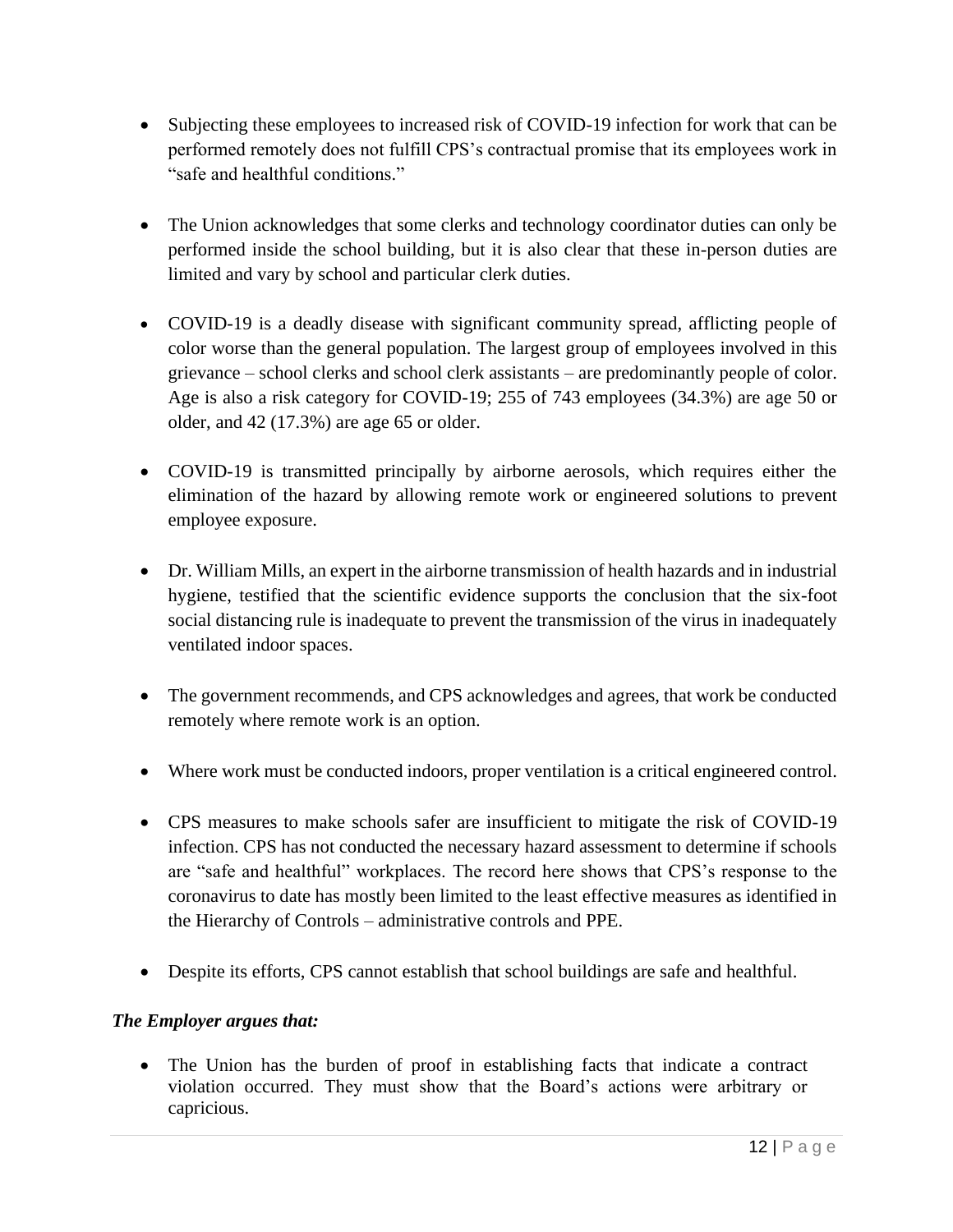- The Union failed to establish the existence of any unsafe and unhealthy working conditions. The Union's survey is unreliable hearsay evidence that does not provide a representative sample of school clerks, school clerk assistants, and technology coordinators working throughout the district sufficient to justify deeming the entirety of CPS' 550+ schools "unsafe" or to determine that the safety and cleaning protocols that have been put in place are not being followed.
- While the Union acknowledged at the hearing that several responses were submitted more than once, there are even more significant issues with the integrity of the remaining responses.
- The Union's own witness, Sarah Rothschild, admits that the entirety of the survey responses was self-reported. Rothschild acknowledged that she did not take any action to verify that the information included in the responses was true or accurate, but rather, simply relied on the respondents to be honest in their responses.
- By refusing to provide the Board with identifying information, the Union clearly was attempting to prejudice the Board's ability to adequately respond to or rebut the allegations in this case, let alone remedy any purported unsafe condition.
- The few anecdotal accounts of supposed intermittent failure to follow safety protocols were provided by witnesses who had either spent little to no time in the school building, or whose assertions were credibly rebutted by their school's principal.
- None of the Union's witnesses provided evidence of unsafe and unhealthy working conditions. The Union must establish that the school clerks are working in unsafe and unhealthful working conditions, not that they have concerns about the possibility of working in unsafe conditions.
- Working conditions are safe and healthful because the Board has complied with or exceeded all requirements from the Illinois Department of Public Health, the Chicago Department of Public Health, and the Illinois State Board of Education.
- The Board also put in place numerous health and safety measures, including requirements that masks must be worn in all buildings, that social distancing of at least six feet be maintained inside school buildings, cleaning protocols, addressed employee hygiene safety concerns by providing employees with various types of PPE, including face shields, gowns, and over 1.2 million cloth masks. The Board embarked on an aggressive marketing campaign by acquiring and installing approximately 1.5 million signs which remind staff of the requirement to wear masks, maintain social distance, and practice hand hygiene.
- When Dr. Mills was not testifying about his own personal beliefs as it related to the COVID-19 virus, he was providing opinions and recommendations that were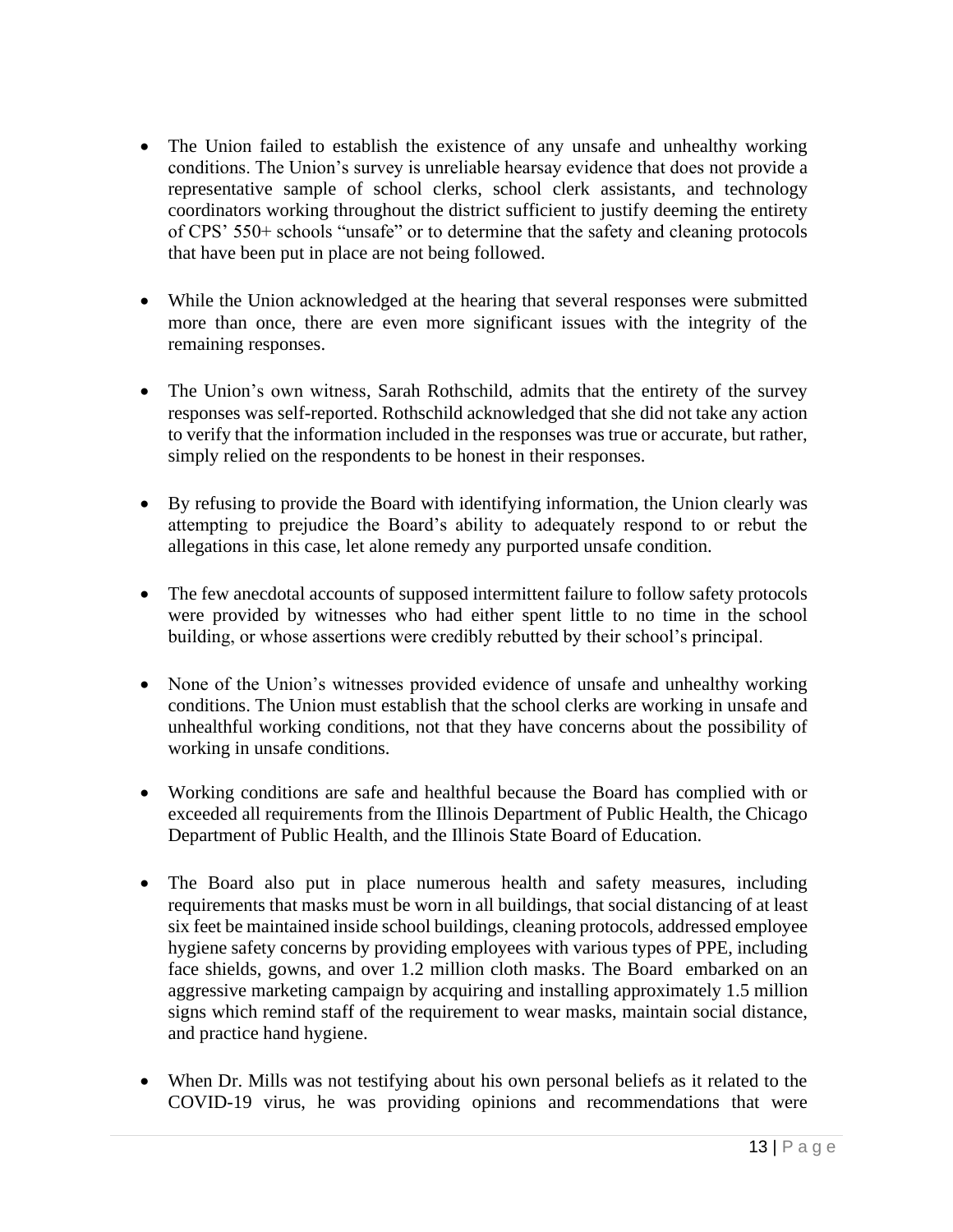inapposite of those issued by the public health agencies that govern CPS, the City of Chicago, and even the State of Illinois at large. He also provided opinions about the state of CPS schools despite the fact that he has not stepped foot into any CPS school in over seven years.

- A finding that conditions in CPS Schools are not safe and healthful would subject CPS to a different and stricter standard than all other schools and employers in the state of Illinois. The standards that govern re-opening of schools are those promulgated by ISBE, IDPH and CDPH, with which the Board has unquestionably complied.
- School clerks, school clerk assistants, and tech coordinators cannot adequately perform their duties remotely. CPS has managerial authority to direct its employees to perform work at a specified location.
- Injunctive relief is inappropriate, and any declaratory relief should only be imposed on an individual school basis.

### **FINDINGS AND OPINION**

The agreed upon issue to be resolved is whether the Board violated Article 14-1 of the CBA which requires the CPS to provide a safe and healthful workplace. Screening protocols, as referenced in the underlying grievance, is interpreted broadly to include health screenings, ventilation, air purification, PPE and the like since, as will be discussed in detail below, all are essential to providing a safe and healthful workplace in the context of a global pandemic.

### **I. BURDEN OF PROOF**

As this is a claim for an alleged contract violation, the Union has the burden of proving that the Employer failed to provide safe and healthful working conditions, as required by Article 14-1 of the CBA. The *safe* and *healthful* terminology is set forth in the preamble of the U.S. Occupational Safety and Health Act ("OSH Act"). It stands to reason that the phrase as used in the CBA should be interpreted consistent with the OSH Act. This is particularly true since the initial appearance of the wording in the CBA between the parties coincides with the passage of the OSH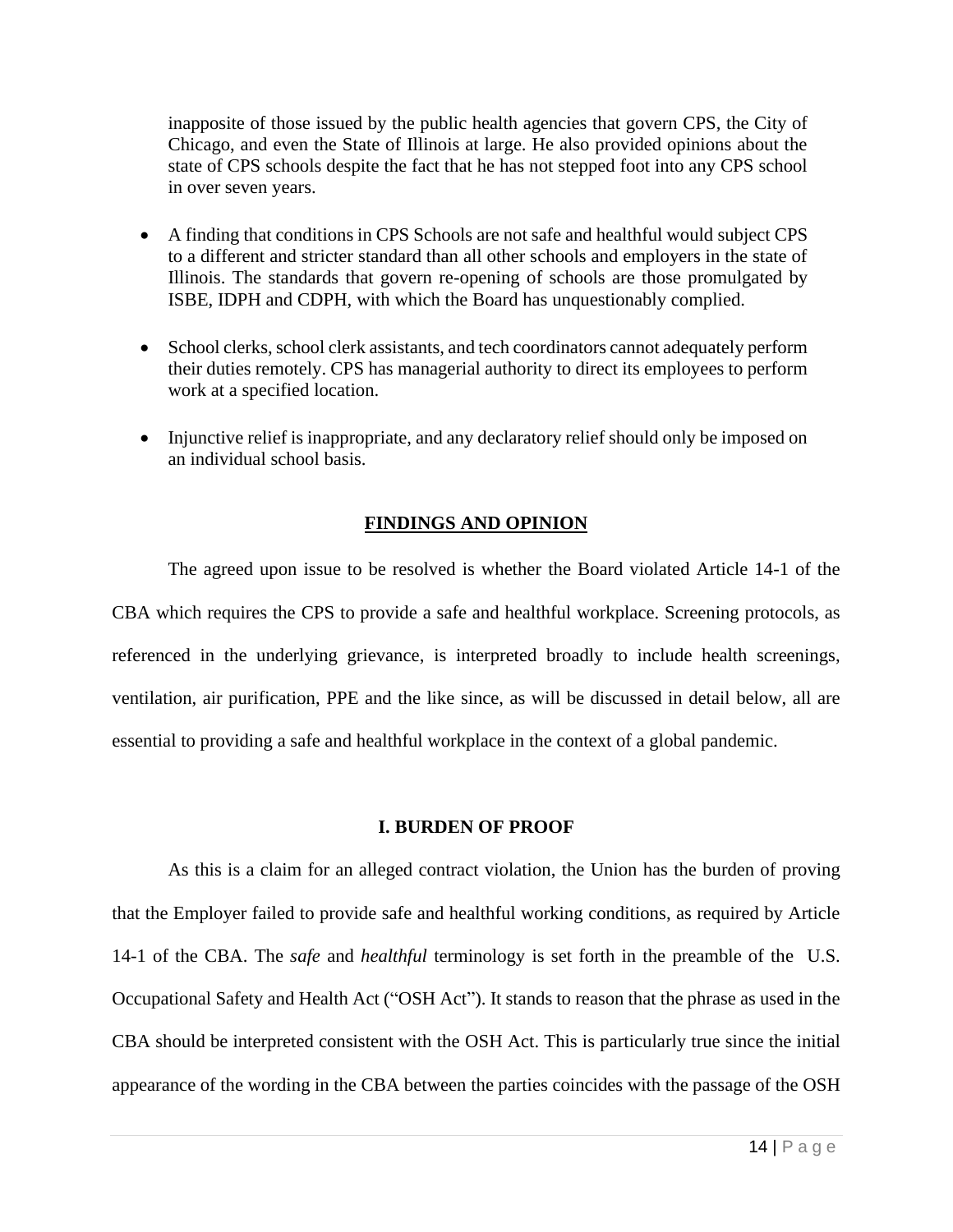Act in 1970.<sup>5</sup> In pertinent part, the Illinois version of the OSH Act mirrors the duties and standards required of Illinois employers. Thus, if the Union can establish that the CPS has not acted consistent with statutory requirements, it has proven unsafe and unhealthful working conditions. After considering the record evidence and arguments of the parties whether specifically addressed or not, for the reasons set forth below, the Union has met this burden.

## **II. THE EMPLOYER'S CONTRACTUAL DUTY**

## **Illinois OSH Act Imposes a Duty Upon the CPS to Provide Safe and Healthful Conditions**

While there is *guidance* on the re-opening of schools from various public agencies, it is the OSH Act and its Illinois counterpart that governs the *regulation* of safe and healthful conditions in Illinois workplaces, including public employers such as CPS<sup>6</sup>. As referenced above, the terminology was adopted in the CBA between the parties when the OSH Act was enacted. The duties and standards provisions of the OSH Act are mirrored in the Illinois OSH Act. Therefore, it is reasonable to conclude that the contractual duty in the CBA to provide a safe and healthful workplace is appropriately analyzed based upon requirements in the Illinois OSH Act. The Illinois OSH Act ("Act") in Section 20 (a) states, in relevant part, that:

Every public employer must provide **reasonable protection** to the lives, health, and safety of its employees and must furnish to each of its employees employment and a workplace which are **free from recognized hazards** that cause or are **likely to cause death or serious physical harm** to its employees. (Emphasis added).

<sup>5</sup> *See* Union Exhibits 6 and 7.

<sup>6</sup> *See* 820 ILCS 219/20.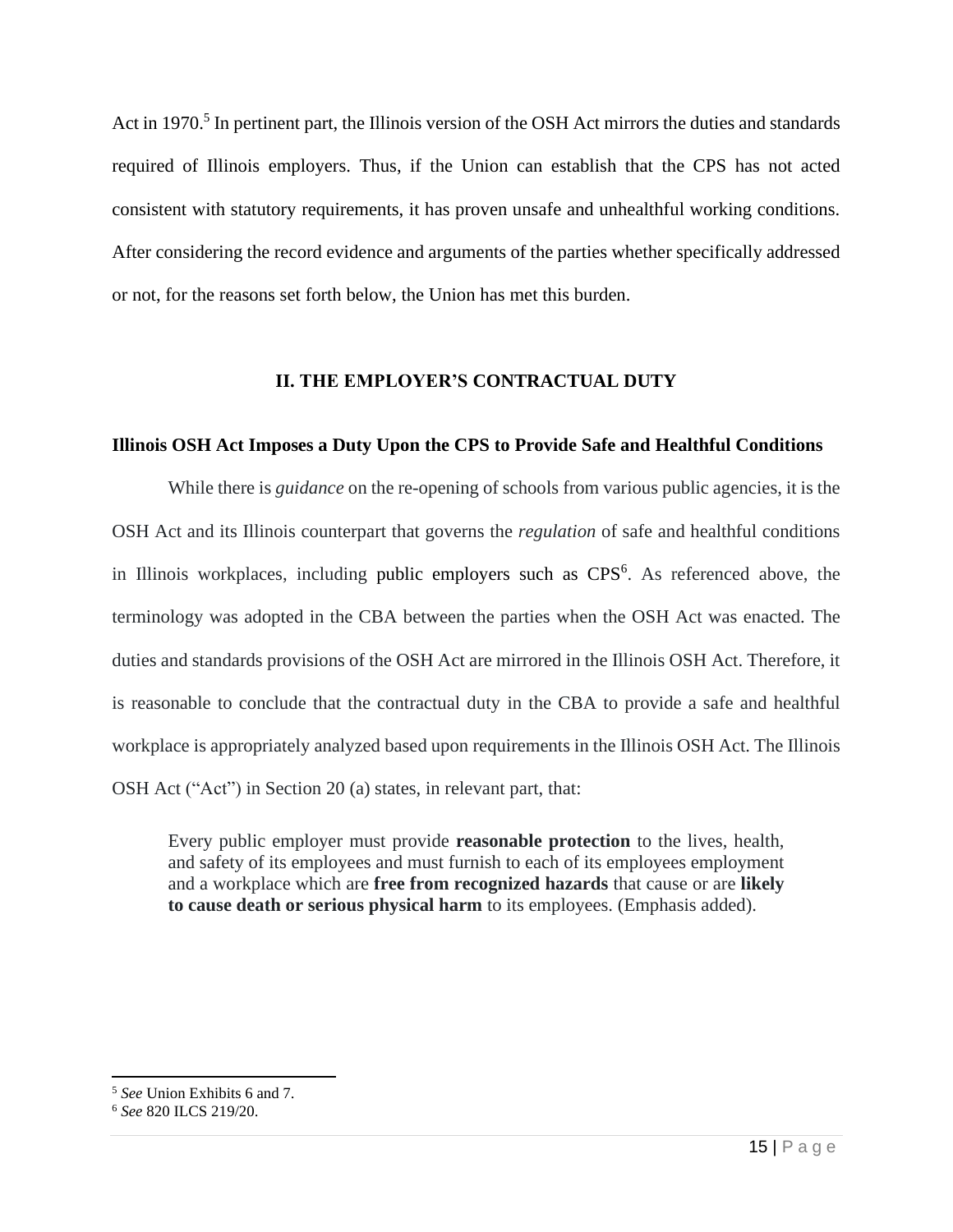It continues in subpart (b) that "[e]very public employer must comply with the occupational safety and health standards promulgated under this Act. Those standards in connection with "harmful physical agents" must be those

which **most adequately ensures**, **to the extent feasible**, on the basis of the **best available evidence**, that no employee will suffer **material impairment of health or functional capacity** even if the employee has regular exposure to the hazard dealt with by the standard for the period of the employee's working life. (Emphasis added).

Thus, CPS is required to provide reasonable protection against hazards; furnish a workplace free from recognized hazards; impose standards; and follow protocols that ensure, to the extent feasible, the affected employees will not suffer a material impairment to their health or functional capacity. Such standards and protocols must be based on the best available evidence. The following analysis examines the requirements of the Act and whether CPS has fulfilled its duty to meet those requirements.

# **A Recognized Hazard Exists**

In order to provide a safe and healthful workplace, protection from recognized hazards must exist. There can be no dispute that a recognized hazard exists since the spread of COVID-19 began in the United States. COVID-19 is a deadly and dangerous disease with significant community spread which as of this writing, has not been controlled. As of the hearing, CPS reported that 258 persons present at CPS buildings have contracted COVID-19 since March 2020, and eight have died from it. Of these cases, 123 were considered "actionable." Board witness Sontag explained that "actionable" is a case "requiring notification because the person was present in the building while contagious, thus resulting in either close contacts or required cleaning and disinfection."<sup>7</sup> Since the hearing, the parties have informed the undersigned that cases have

 $7$  Tr. at 546.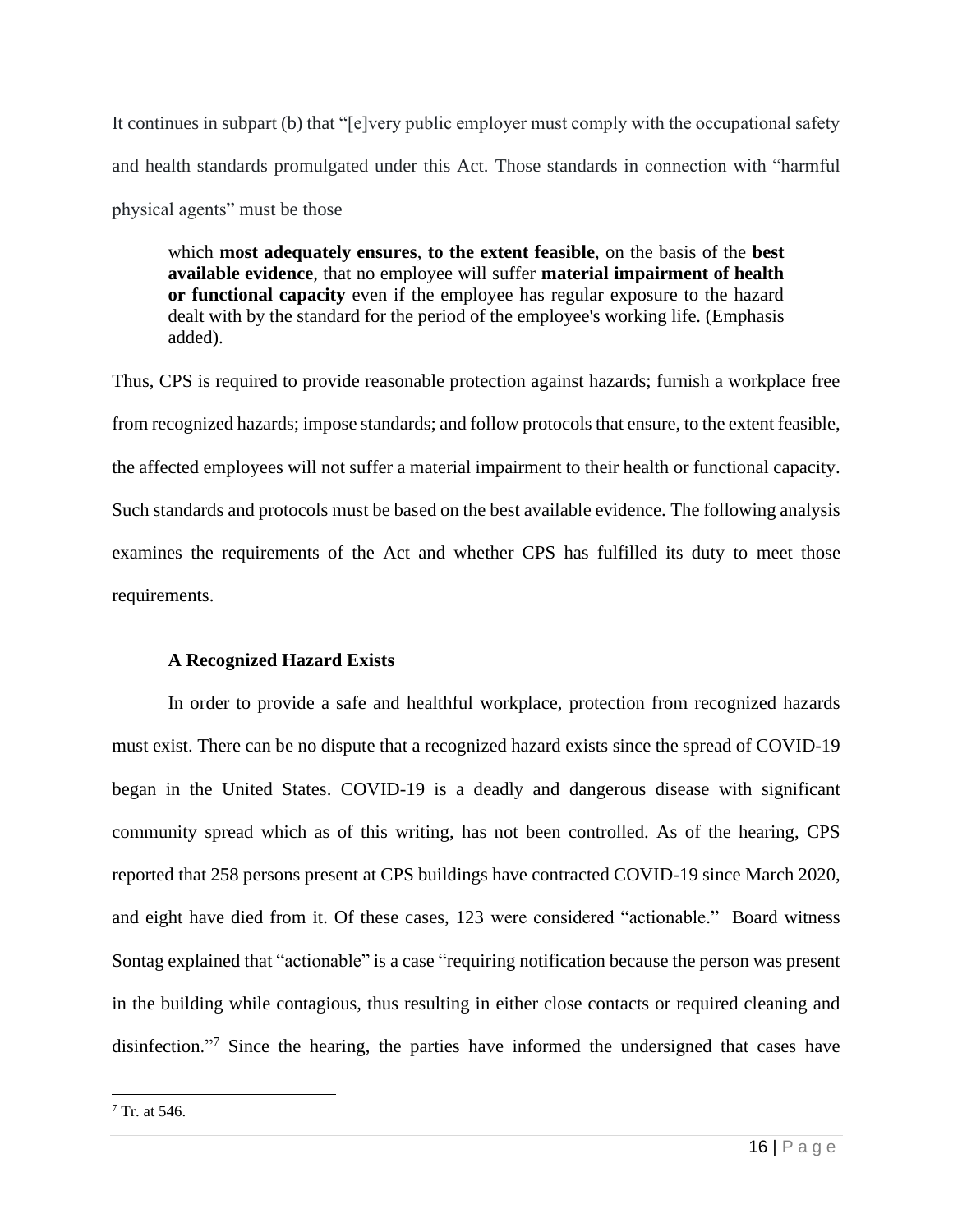increased but in response, the CPS has taken steps to quarantine and disinfect areas from known cases. It is common knowledge that the virus has not been eradicated, no vaccine is available to the public and that community spread is on the rise in Chicago and other areas across the country. Thus, a recognized hazard currently exists.

### **The Hazard May Cause Death**

The Union placed in the record recent evidence showing the pandemic's impact in that nearly 6,500,000 cases nationwide and nearly 200,000 deaths as of the hearing date had occurred.<sup>8</sup> In Chicago, 8.1% of the tested population are positive for COVID-19, and 20,609 people have contracted COVID-19 just since July 1, 2020.<sup>9</sup>

Other evidence submitted by the Union shows that 19% of COVID-19 cases require hospitalization, 6% of COVID-19 patients are admitted to intensive care, and the overall COVID-19 fatality rate is 2.3%.<sup>10</sup> Further, COVID-19 can result in prolonged illness even among persons with milder outpatient illness, including young adults. $11$ 

People of color face even greater risk from the pandemic. Current data suggest a disproportionate burden of illness and death from COVID-19 among people of color.<sup>12</sup> Dr. Allison Arwady, commissioner of the Chicago Department of Public Health stated on August 31, as the affected employees were being directed to report in person that

We are seeing almost half of our new cases in Latinx Chicagoans, that's been our biggest number in terms of cases, and we are seeing 43% across this whole time period of deaths being in Black Chicagoans. . . . So we're seeing more deaths in Black Chicagoans and more cases in Latinx Chicagoans.<sup>13</sup>

<sup>8</sup> Union Exhibit 1.c., bates 0005-07.

<sup>9</sup> Union Exhibit 1.a., bates 0001-02.

<sup>10</sup> Union Exhibit 1.d., bates 0008-17.

<sup>&</sup>lt;sup>11</sup> Union Exhibit 1.e., bates 0018-24.

<sup>12</sup> Union Exhibit 1.f., bates 0025-29.

<sup>&</sup>lt;sup>13</sup> Union Exhibit 1.h., bates 0033.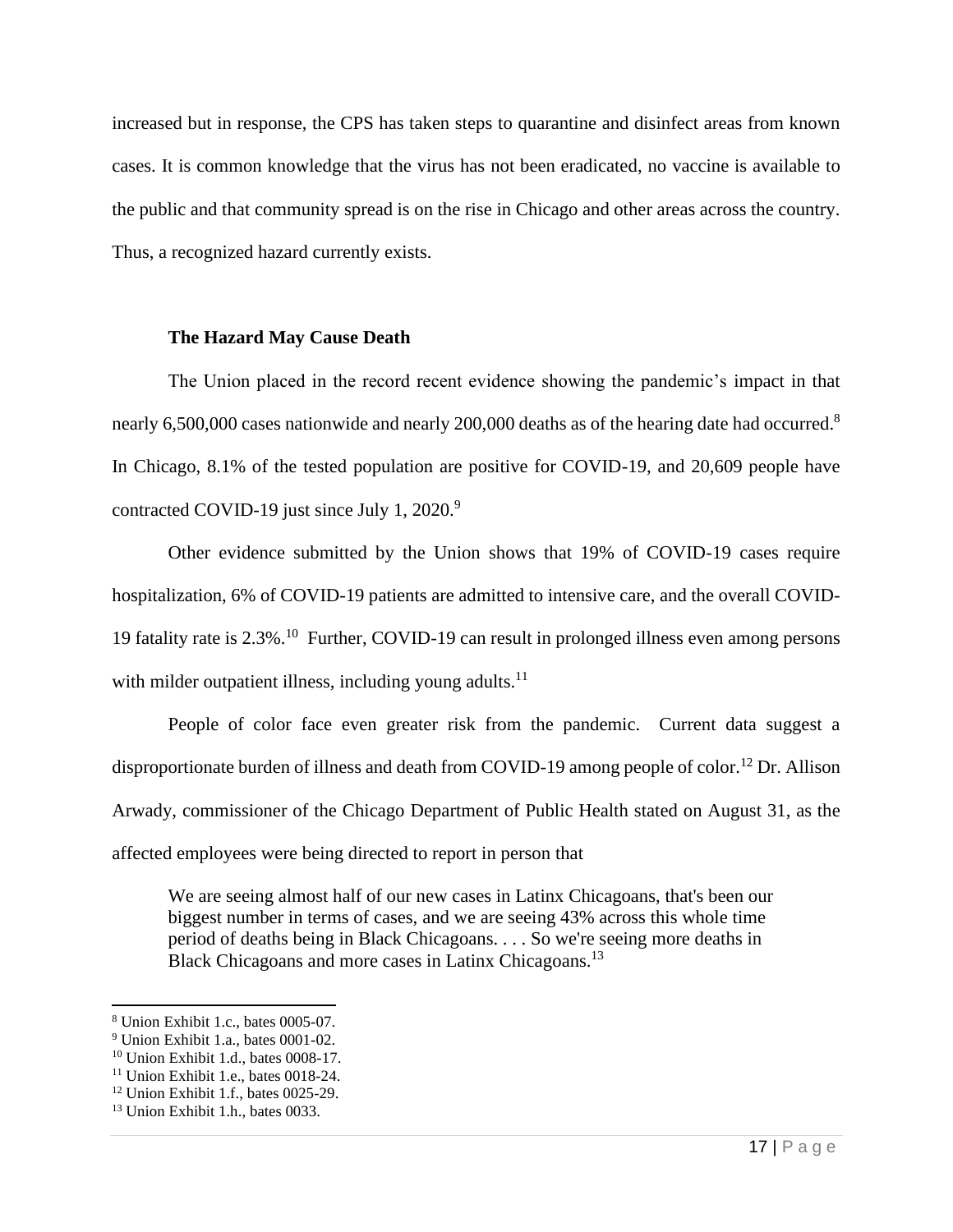The record establishes that the largest group of employees involved in this grievance – school clerks and school clerk assistants – are predominantly people of color. Of 729 school clerks and school clerk assistants whose race is known, 494 (67.7%) are either Black (239) or Latinx  $(255).^{14}$ 

Age is also a risk category for COVID-19. The CDC statistics show that persons aged 50 - 64 are four times more likely to be hospitalized for COVID-19 and thirty times more likely to die from COVID-19 than 18-29 year old individuals. And the odds of hospitalization and death increase dramatically thereafter, reaching five times higher hospitalization rates and 90 times higher death rate for persons aged 65-74.<sup>15</sup> Again, the school clerks and school clerk assistants are overrepresented in these categories, as 255 of 743 employees (34.3%) are age 50 or older, and 42 (17.3%) are age 65 or older. This evidence supports the conclusion that to the extent they meet the above-referenced demographics, the affected employees are particularly vulnerable to a deadly hazard.

# **Evidence Shows that the Virus is Transmitted Through the Air in Inadequately Ventilated Spaces**

Dr. William Mills, an expert in the airborne transmission of health hazards and in industrial hygiene, testified that the scientific evidence supports the conclusion that the six-foot social distancing rule is inadequate to prevent the transmission of the virus in inadequately ventilated indoor spaces. This conclusion is shared by many other scientists. For example, in an article published this year by the Oxford University Press for the Infectious Diseases Society of America,

<sup>14</sup> Union Exhibit. 8.

<sup>15</sup> Union Exhibit 9.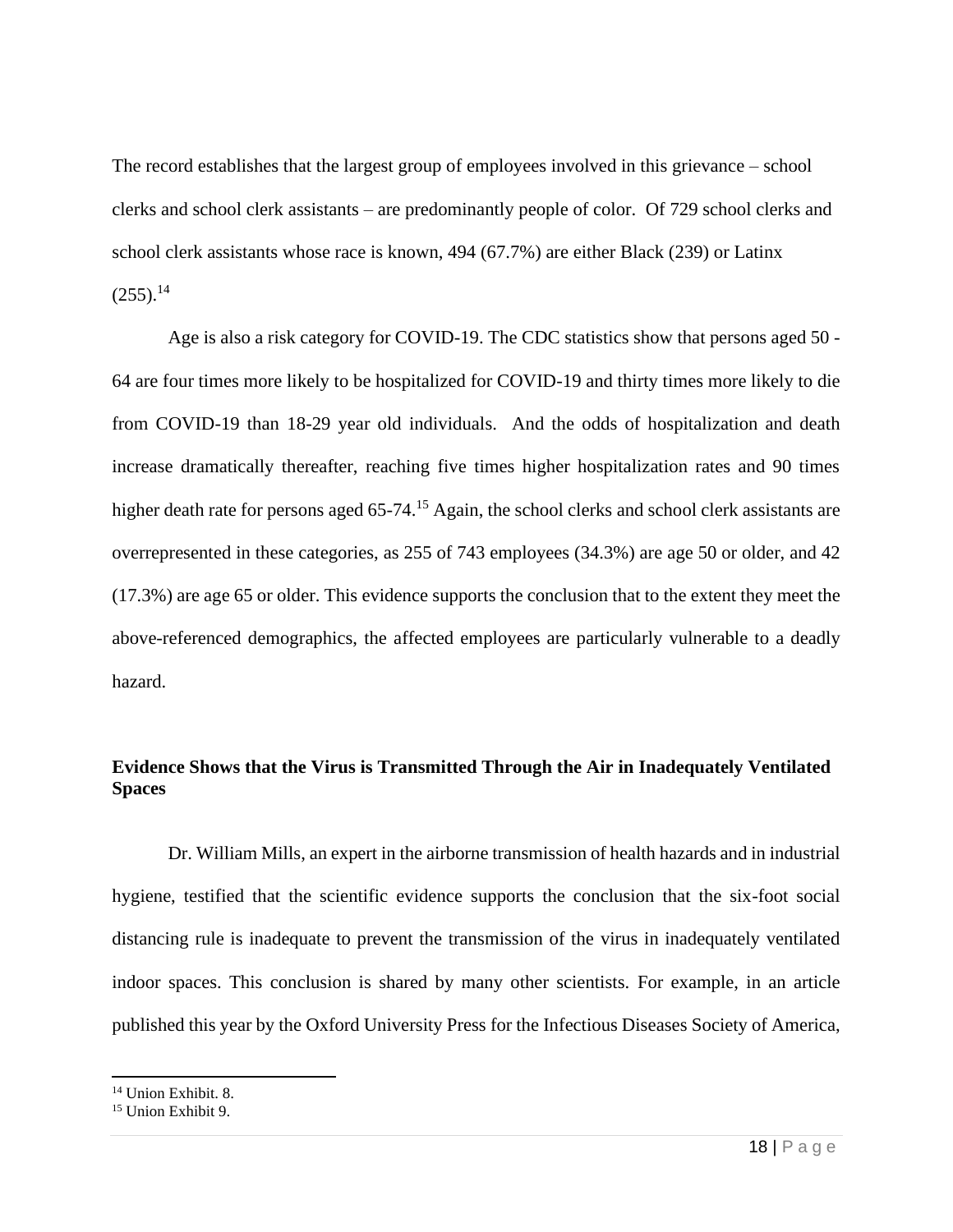scientists Lidia Morawska and Donald K. Milton, along with a plethora of other scientific signatories, in addressing SARS-CoV-2 (COVID-19) explained "that airborne transmission was the most likely mechanism explaining the spatial pattern of infections."<sup>16</sup> The authors explain further that "[t]his problem is especially acute in indoor or enclosed environments, particularly those that are crowded and have inadequate ventilation relative to the number of occupants and extended exposure periods."<sup>17</sup> They provide the example that "airborne transmission appears to be the only plausible explanation for several superspreading events investigated which occurred under such conditions e.g., and others where recommended precautions related to direct droplet transmissions were followed."<sup>18</sup>

In addition, the U.S. Environmental Protection Agency ("EPA") agrees with this science. In a FAQ document dated July 16, 2020, the EPA explained:

There is growing evidence that this virus can remain airborne for longer times and further distances than originally thought. In addition to close contact with infected people and contaminated surfaces, there is a possibility that spread of COVID-19 may also occur via airborne particles in indoor environments, in some circumstances beyond the 2 m (about 6 ft.) range encouraged by social distancing recommendations.<sup>19</sup>

Prestigious professional associations agree with the science, as well. For example, the American Society of Heating Refrigerating and Air Conditioning Engineers, ("ASHRAE") states: "Transmission of SARS-CoV-2 through the air is sufficiently likely that airborne exposure to the virus should be controlled. Changes to building operations, including the operation of heating,

<sup>16</sup> Union Exhibit 2 b., bates 0041.

<sup>&</sup>lt;sup>17</sup> Id., bates 0042.

<sup>18</sup> *Id*.

<sup>19</sup> Union Exhibit 2.a., bates 0036.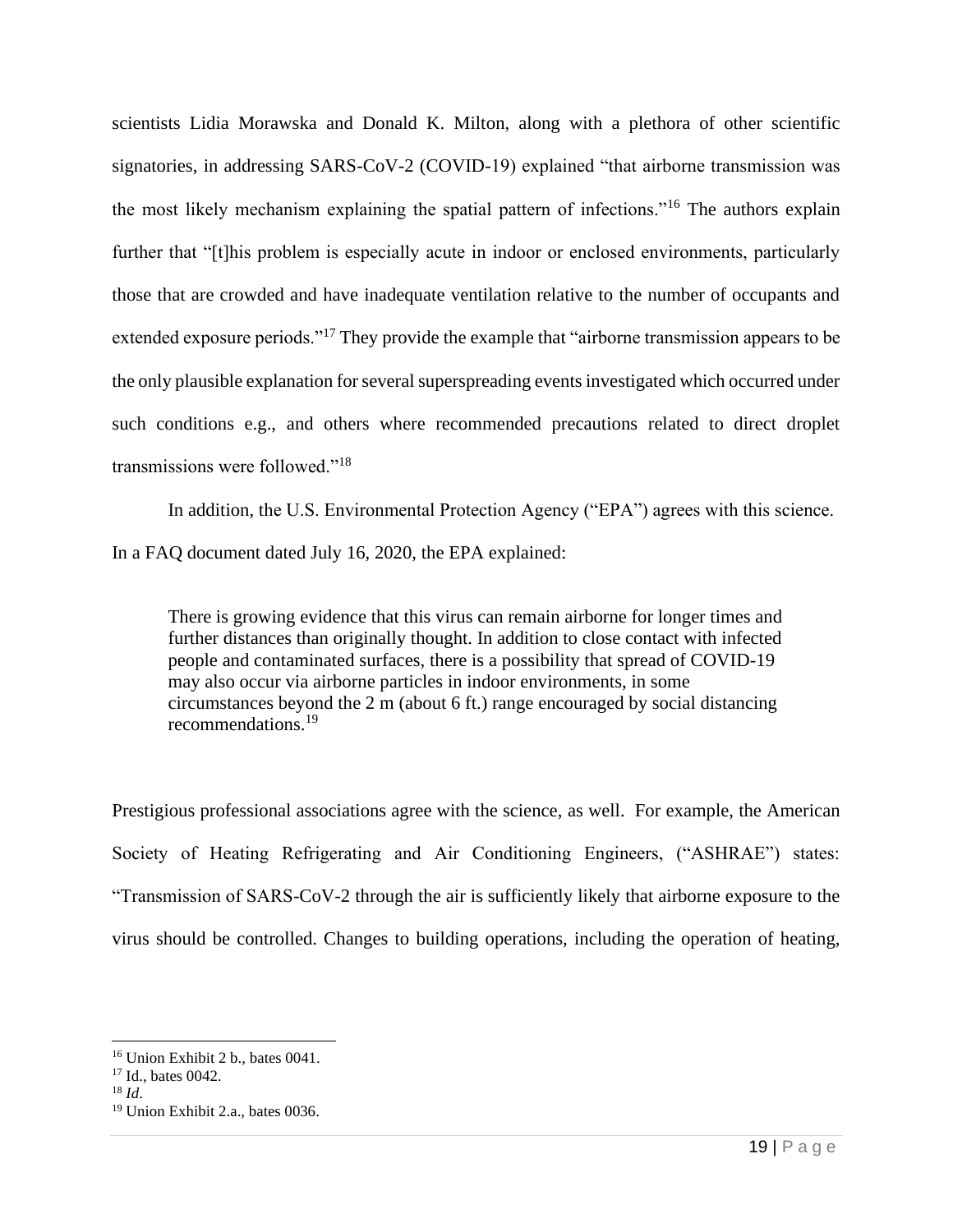ventilating, and air-conditioning [HVAC] systems, can reduce airborne exposures."<sup>20</sup> Mills also described the specific studies that supported these conclusions.

I find substantial evidence to accept the conclusion that the virus is airborne and transmitted by small droplets and can cause infections in inadequately ventilated indoor spaces beyond the social distancing protocols of six feet in an indoor setting and must be controlled by the Employer to the extent feasible.

## **The Affected Employees Work Indoors and Interact with the Public**

Except for during the shutdown, the affected employees have performed their duties in the offices of their assigned school. Particularly relevant at the time the grievance was filed, is the duty of student registration which takes place, in large part, at the beginning of the school year but can occur at other times throughout the school year. School clerks assist with enrollment and registration of students, which involves accepting and logging the requisite student enrollment paperwork from CPS families. Unlike years past, the beginning of this school year has been marked by an additional event – distribution of remote learning technology devices for students who will be attending school remotely until at least November of 2020. School clerks, in conjunction with technology coordinators and other school staff, assist in facilitating this distribution by helping with necessary tracking of device distribution.

In addition to these responsibilities, clerks also handle a litany of other duties, including, but not limited to, answering telephone calls, receiving, sorting and responding to general school mail and email, assisting with distributing instructional material to students, processing procurement requests, ordering, bill paying, processing student transfer requests and receiving and

<sup>20</sup> Union Exhibit 5.d, bates 0673.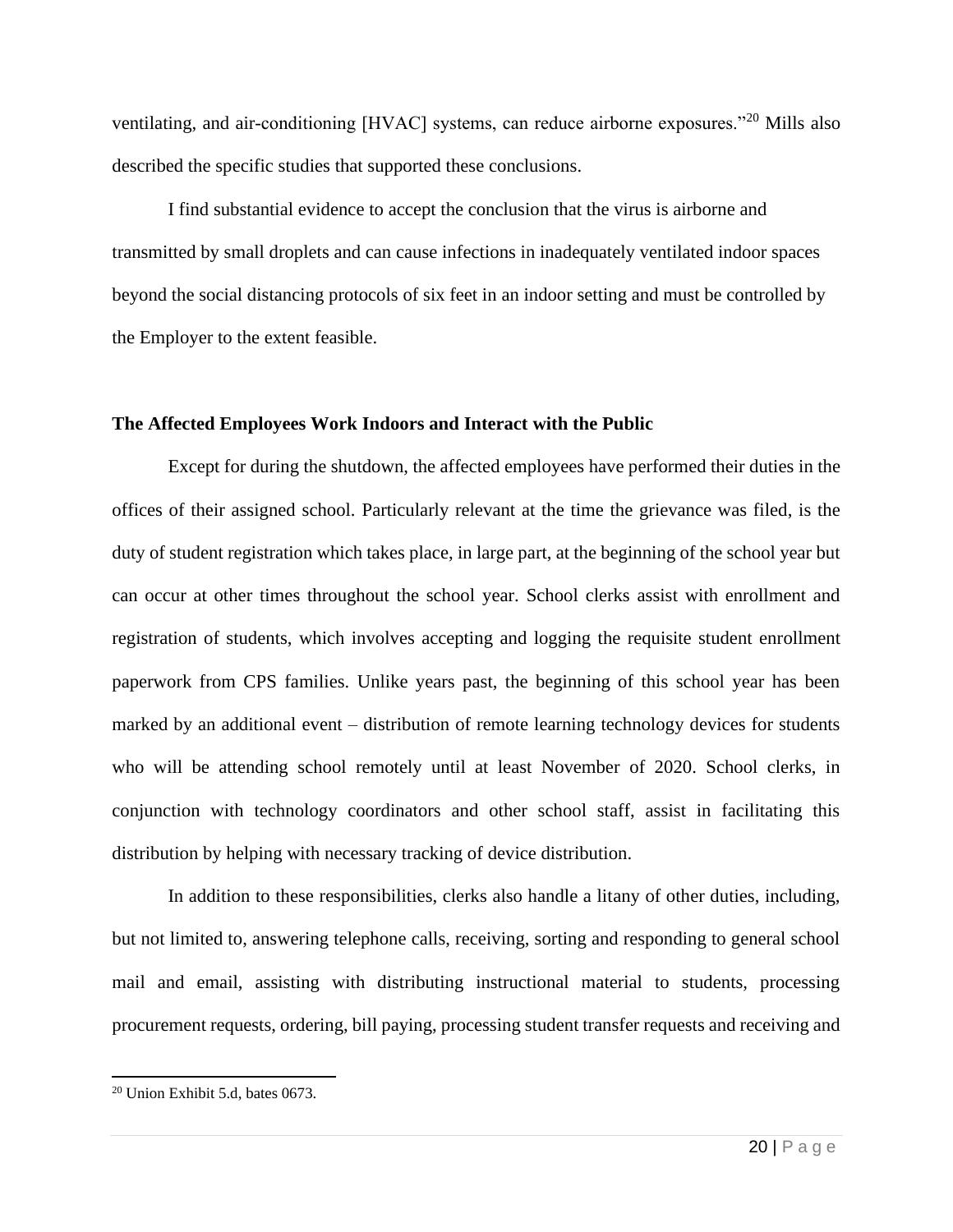receipting deliveries to the school before distributing those delivered materials to various areas around the school.

Similar to school clerks, school clerk assistants help facilitate school clerk duties by assisting with the above responsibilities and processing clerical duties such as data entry and student transfer requests. Technology coordinators assist with managing technology devices at CPS schools, including technical support, password management and device audits. Union witness Negron-Martinez testified that she interacts with 10-30 people per day in the performance of her duties. The evidence supports the conclusion that because of the physical interaction with the public and others, the nature of their duties and the indoor working environment, in general, provide an inherent risk of exposure to the hazard.

# **The CPS is Required to Use the Best Evidence to Ensure a Workplace Free from Recognized Hazards**

CPS standards and protocols must be implemented using the best evidence available. Given the on-going nature of the hazard that is presented by the virus, there is no way that the CPS can guarantee a workplace completely free of the hazard. That being the case, it is incumbent upon the CPS to use the best evidence available to minimize worker exposure to the risk presented by COVID-19, as required by the Act.

To this end, Mills testified about the Hierarchy of Controls, which is used by safety experts to determine the best ways to control the danger of workplace hazards. The Hierarchy of Controls is used by the National Institute of Occupational Safety and Health, which is part of the CDC. The Hierarchy of Controls provides five (5) methods for protecting workers from hazards which are elimination (physically remove the hazard), substitution (replace the hazard), engineering controls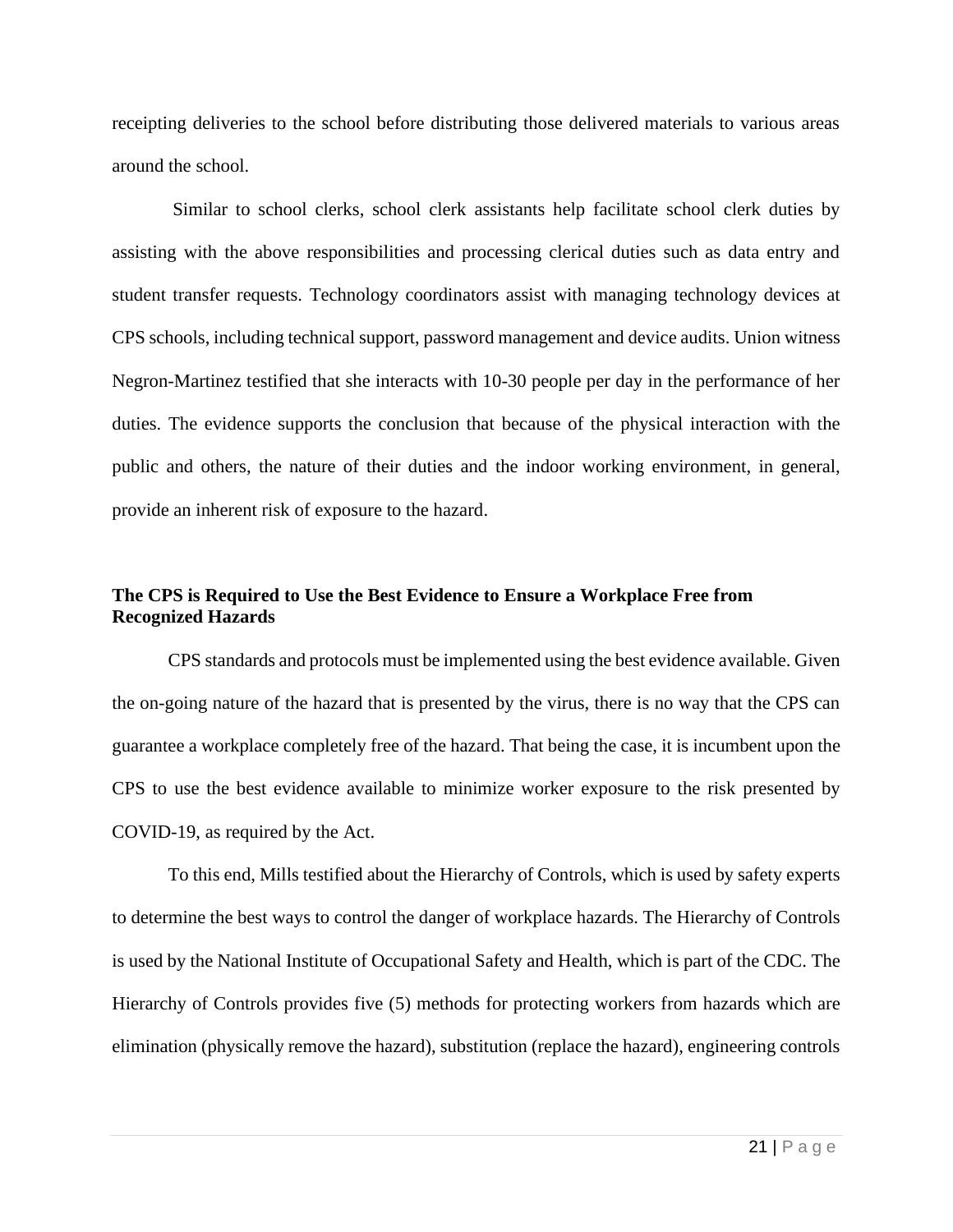(isolate people from the hazard), administrative controls (change the way people work) and PPE.<sup>21</sup> Given these methods, a review of the best available evidence for determining the appropriate level of control in the instant case is required.

### **The Best Evidence of Standards Includes Public Health Guidance and Expert Testimony**

The best available evidence in the record to adequately ensure no employee will suffer material impairment of health or functional capacity is reflected in the public health guidance and expert testimony. As it relates to the instant grievance, this evidence confirms that working remotely, where possible, along with appropriate administrative and engineering controls are reasonable protective measures. And where remote work is not possible, the evidence provides standards and protocols that are required for a safe and healthful workplace.

### **Public Health Guidance**

The Board relies heavily on the joint guidance issued by the Illinois State Board of Education ("ISBE") and the Illinois Department of Public Health ("IDPH").<sup>22</sup> Throughout that guidance, school administrators are directed to refer to protocols and recommendations issued by the CDC. In the CDC's *Interim Guidance for Business and Employers to Plan and Respond to Coronavirus Disease 2019 (COVID-19)*, dated May 6, 2020, the agency recommends in establishing policies and practices for social distancing, that employers implement, among other things, flexible worksites (e.g., telework). $"^{23}$  It repeats that recommendation for employees with an elevated risk for severe illness. It states that employers should "[s]upport and encourage options

 $21$  Union Exhibit 4.c.ii., bates 0568-0569.

<sup>22</sup> Board Exhibit 10, bates 112.

 $23$  Union Exhibit 4.a.i., bates 0079.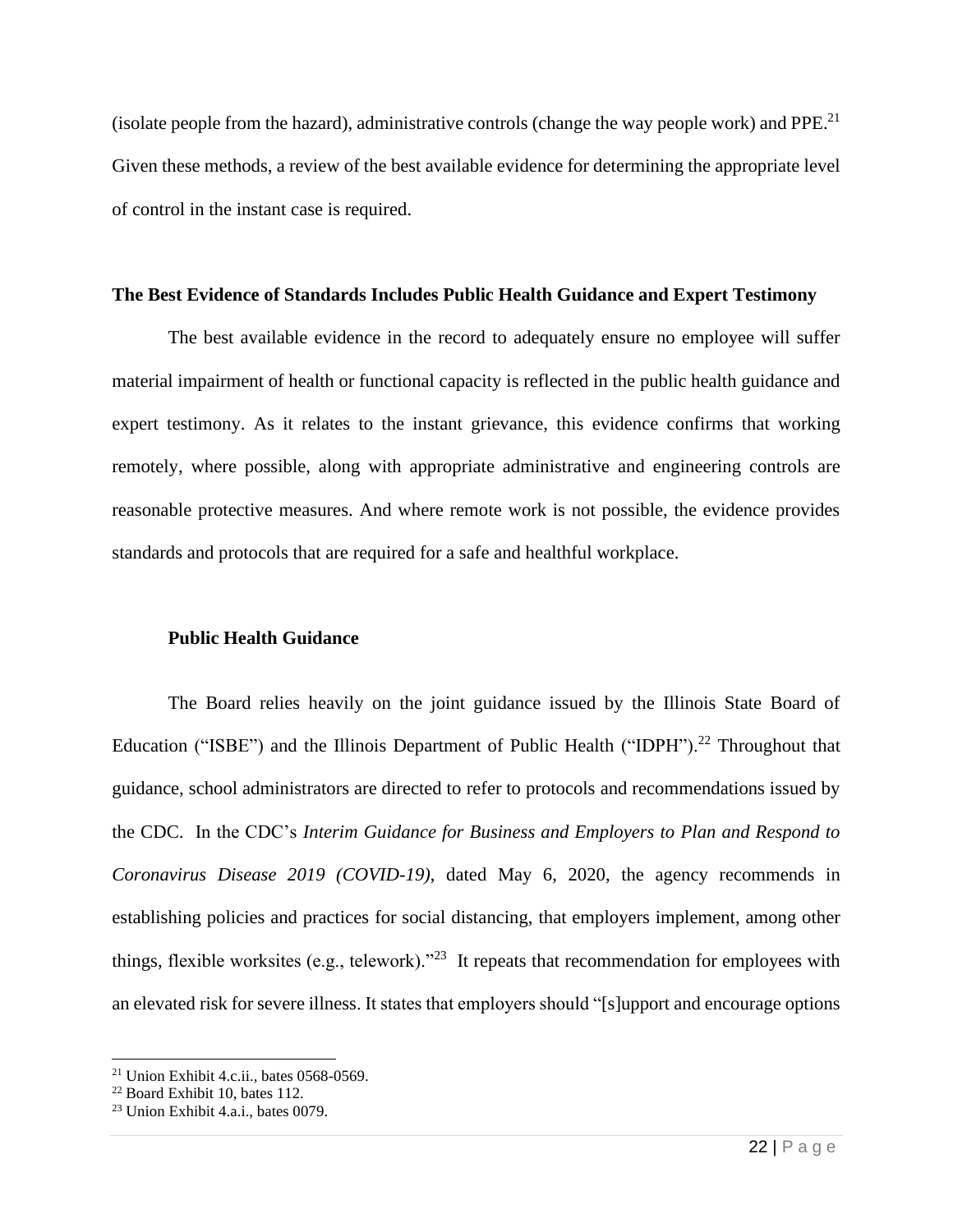to telework, if available" and continues that employers should "[o]ffer flexible options such as telework to employees. This will eliminate the need for employees living in higher transmission areas to travel to workplaces in lower transmission areas and vice versa."<sup>24</sup>

Additionally, in his June 26, 2020 Executive Order, Illinois Governor Pritzker set public health requirements for businesses, nonprofits, and other organizations. He recommended that all businesses must "continue to evaluate which employees are able to work from home, and are encouraged to facilitate remote work from home when possible<sup>325</sup> (Emphasis added). This guidance is reasonably interpreted to include school office buildings.

Furthermore, the Chicago Department of Public Health ("CDPH") also concurs in this assessment. In its recommendation for opening Chicago schools, *Be Safe. PK-12 Education, Chicago* (2020), CDPH encouraged "Operational resilience and monitoring," which includes "Flexibility with sick leave and remote work (when possible)."<sup>26</sup> This guidance is also consistent with CPS's commitment in its *School Reopening 2020: Final Framework* that the "health and wellness of students and staff is our highest priority<sup>"27</sup> and policy to manage the prevention and spread of communicable diseases *so as to provide all students and staff with the healthiest possible learning and work environments*."<sup>28</sup> (Emphasis added). Even in its communication with the Union regarding health protocols issued on August 25, 2020, (the day before most of the affected employees were to report to in-person work), CPS acknowledged its adherence to Cook County Department of Public Health Mitigation Guidance stating:

NOTE: Mitigation guidance is specific to suburban Cook County, not the city. Still, the Board meets (sic) this criteria that organizations should 'institute remote work

<sup>24</sup> *Id*., bates 0078-79.

<sup>25</sup> Union Exhibit 4.a.iii. bates 93.

<sup>26</sup> Union Exhibit 4.a.iv., bates 0100.

<sup>27</sup> Union Exhibit 4.a.v., bates 0120.

<sup>28</sup> Union Exhibit 4.c.i., bates 558.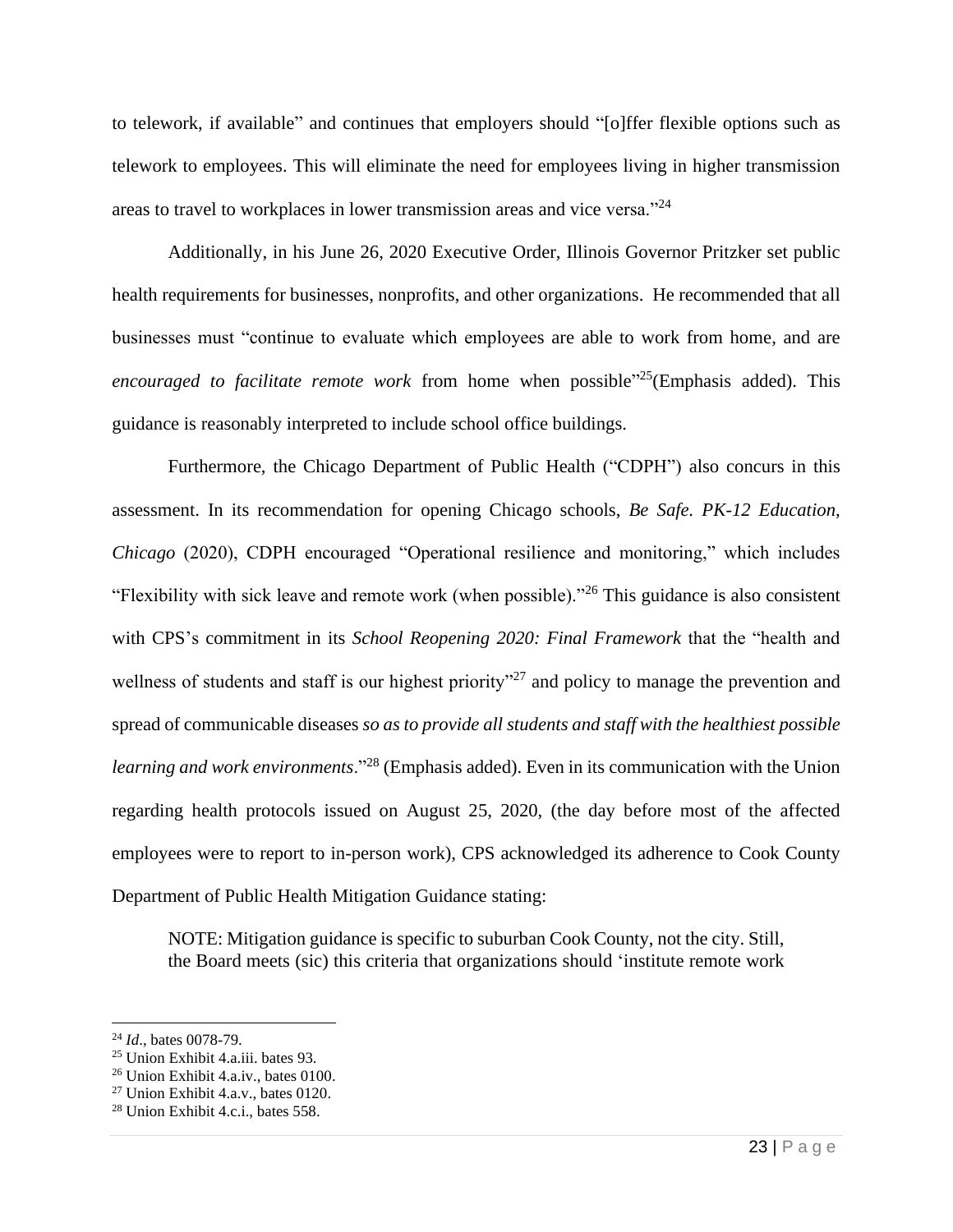for high-risk individuals and continue to support telework for as many workers as possible.' 29

Currently, CPS allows its teachers and most other employees to work remotely. CPS witness Sontag acknowledged the above-referenced CDPH guidance encouraging remote work when possible, testifying that "the risk is real … the less interactions we can have does influence risk."<sup>30</sup>

In sum, the resounding view of public policy is that to minimize the risk of exposure to the COVID-19 hazard and to reduce community spread, working remotely where possible should be supported by employers. This is compelling evidence. Thus, unless it is not possible for the affected employees to perform their duties remotely, based on public health guidance, they should be allowed to work remotely to the greatest extent feasible.

### **Expert Testimony of Dr. Mills**

Expert testimony in the record provides additional evidence of the standards and protocols to be adopted by CPS and which align with the Act. The record reflects that there are approximately 9,000 staff currently working in-person in CPS buildings. Substantial evidence of the risk to working indoors was provided by the testimony of Industrial Hygienist Dr. William Mills. Mills testified that CPS should apply the "precautionary principle" to the implementation of workplace protections. He explained that many unknowns still exist about the disease, such as the viral load necessary to cause an infection; the vulnerability of certain populations to infection and severe illness; the effects of the disease on cardiac function; and the effects of the disease on children. Mills explained that, where a hazard exists that has not yet been quantified, extra steps should be

<sup>29</sup> Board Exhibit 1, bates 5.

 $30$  Tr. at 565.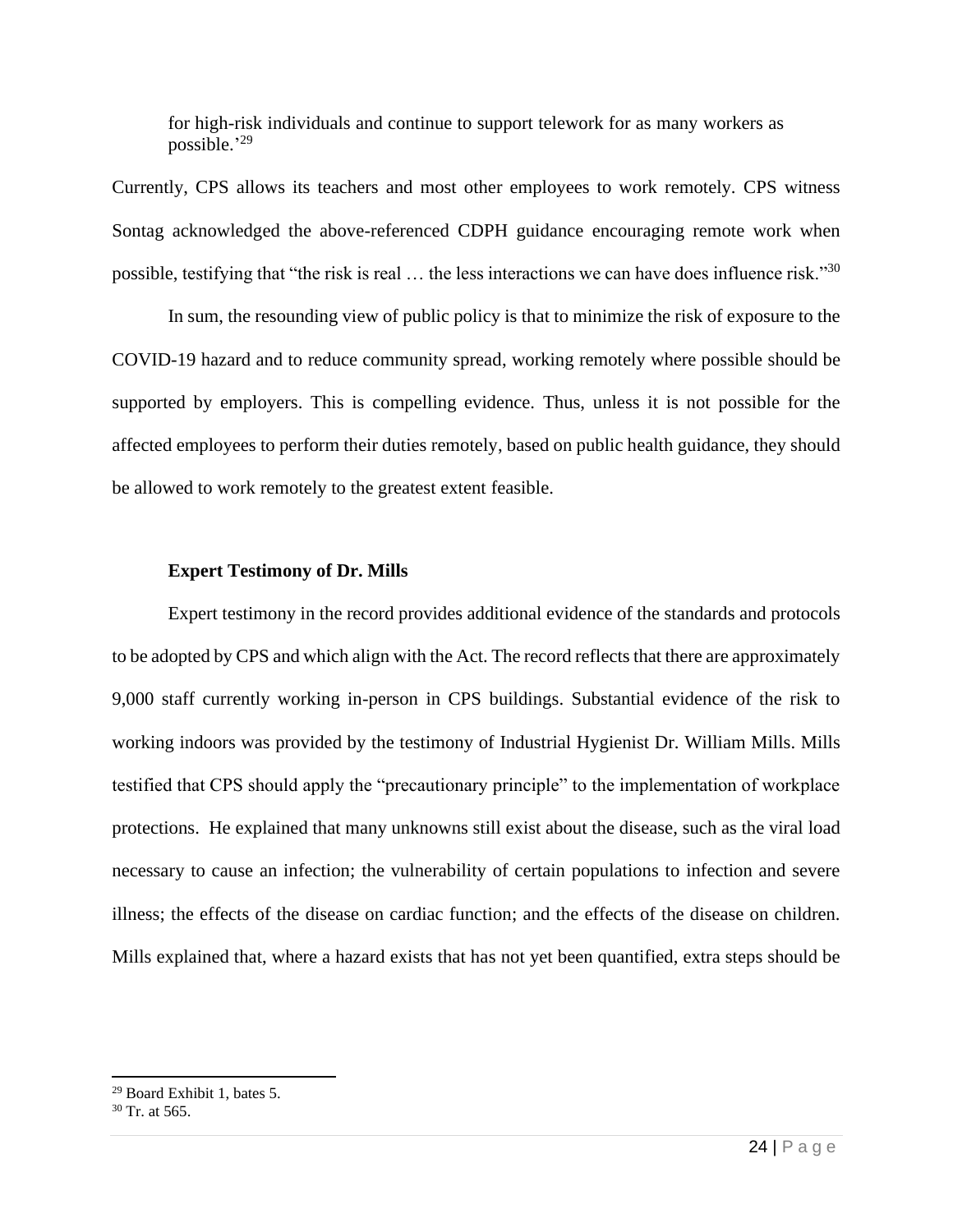taken for safety until the hazard risk is fully known. Mills' expert opinion is in keeping with the statutory requirement to eliminate risk to the extent feasible.

Where it is not possible to work remotely, Mills advised that hazard assessment and air filtration controls should be implemented before requiring in-person work. Mill testified that proper indoor ventilation greatly reduces the risk of disease transmission. His testimony is supported by scientific studies referenced in the Oxford University Press publication, as referenced above. The authors note that using the "precautionary principle," every potential pathway to slow the spread of COVID-19 must be addressed and they identify providing "sufficient and effective ventilation (supply clean outdoor air, minimize recirculating air) particularly in public buildings, workplace environments, schools, hospitals and aged care homes" as a means of slowing viral spread.<sup>31</sup>

Mills' expert opinion is also consistent with CDC guidance that employers should "[c]onduct a thorough hazard assessment of the workplace to identify potential workplace hazards that could increase risks of COVID-19 transmission."<sup>32</sup> Among the many recommendations made by the CDC and which have been largely implemented by CPS, the CDC also recommends improving central air filtration as an appropriate engineering control.<sup>33</sup> Hazard assessments and air filtration will be discussed in more detail below. However, neither of these controls have been appropriately implemented by CPS in the context of the instant grievance.

The expert testimony, scientific data, along with guidance provided by public health agencies and CPS policy taken together proves to be the best evidence in determining the appropriate health protocols and controls that should be in place in public school buildings in order

<sup>31</sup> Union Exhibit 2b, bates 0042.

 $32$  Union Exhibit  $4.d.,$  bates 570.

<sup>33</sup> *Id*.at 571.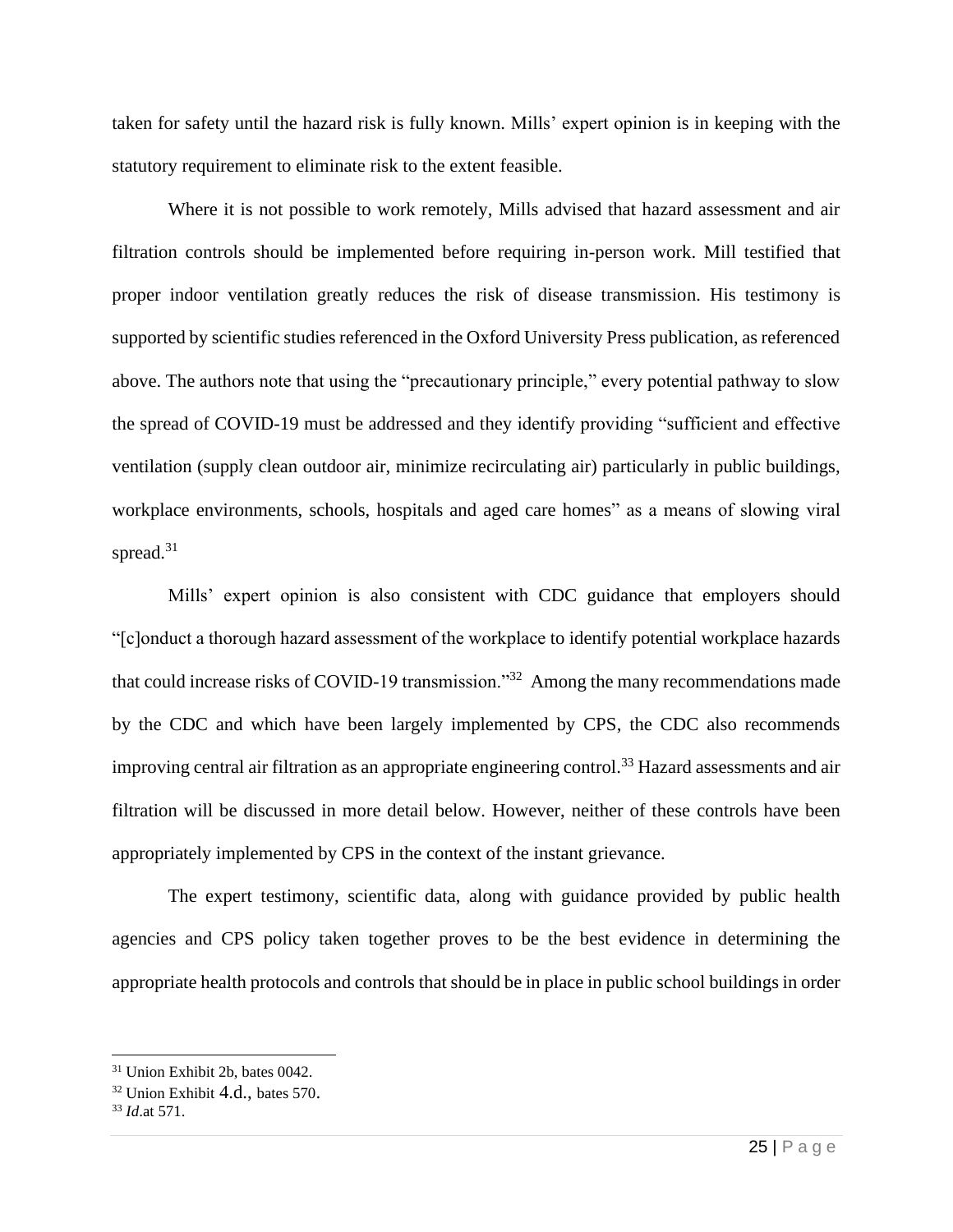to minimize the risk of exposure to the hazard for the affected employees. That evidence supports the conclusion that maximizing remote work arrangements is required unless hazard assessment, air quality controls along with administrative controls have been appropriately implemented. Next, the inquiry turns to whether the Employer has fulfilled its duty to implement to the extent feasible, appropriate engineering, administrative, and other controls in order to provide safe and healthful working conditions.

## **III. THE EMPLOYER HAS NOT FULFILLED ITS DUTY UNDER THE CBA**

## **The Board Has Not Established that it Provided Reasonable Protection to the Extent Feasible for the Affected Employees**

The agreement to provide a safe and healthful workplace as required by Article 14-1 of the CBA stems from the Illinois OSHA's duty clause which requires, "[e]very public employer [to] provide reasonable protection to the lives, health, and safety of its employees and [to] furnish to each of its employees employment and a workplace which are free from recognized hazards that cause or are likely to cause death or serious physical harm to its employees."<sup>34</sup> As confirmed in this Act and CDC guidance discussed above, the CPS has the burden of establishing that it has provided reasonable protection to the affected employees which most adequately ensures, to the extent feasible, no material impairment to their health or functional capacity. It has not met that burden.

While the CPS took significant steps toward implementing some protections (hand sanitization stations, signage, spacing of desks, self-health screenings, expanded cleaning routines, increased air exchanges, etc.), the measures simply do not go far enough to be deem reasonable

<sup>34</sup> See 820 ILCS 219/20,Sec. 20. Duties of employers and employees.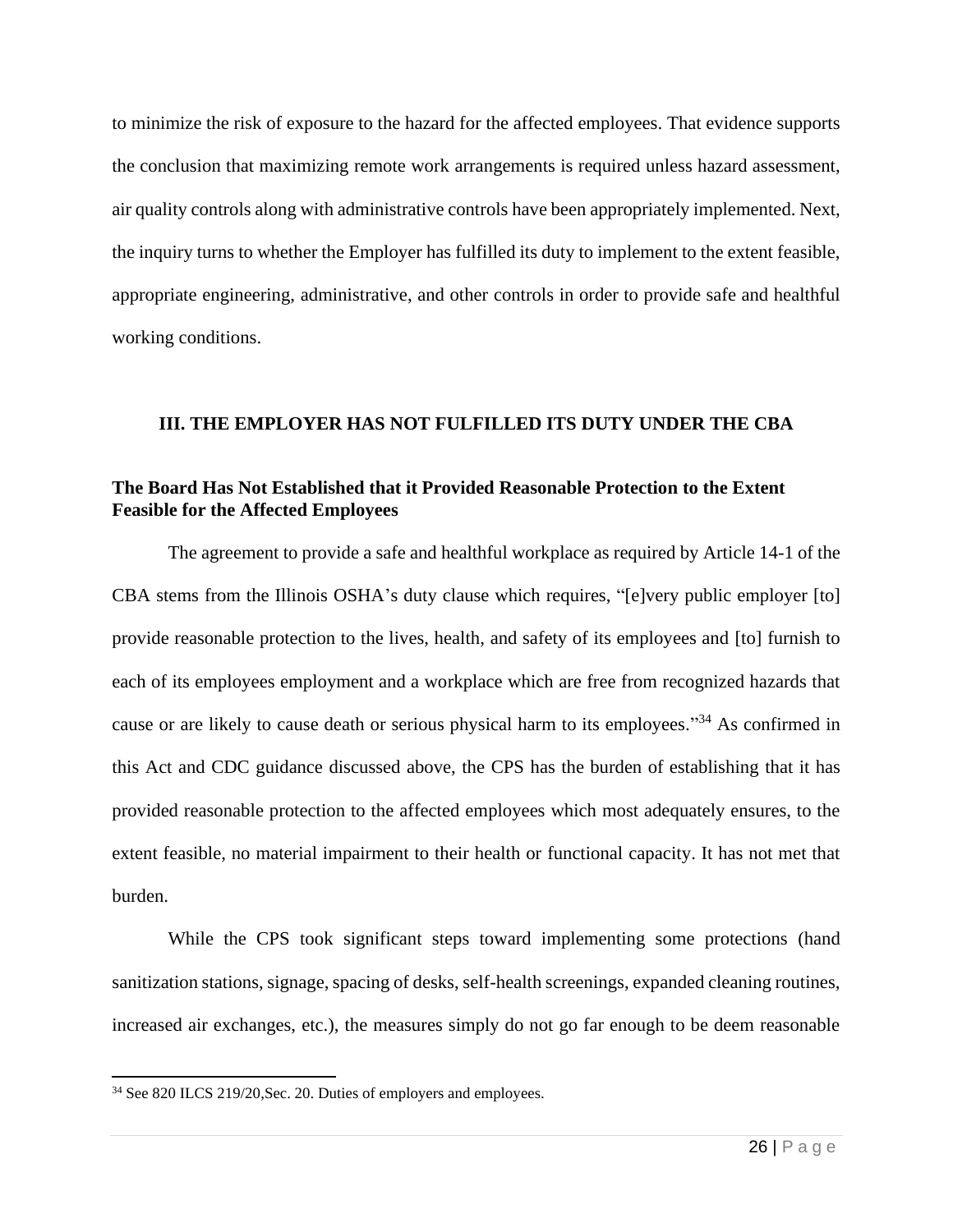given the gravity of the potential risk of exposure to the hazard when working in public school buildings. Reasonable protections include considering the methods of transmission for this highly infectious and deadly disease which include its airborne nature and mitigating the risk of exposure to the extent feasible to fulfill the contractual promise of providing a safe and healthful workplace. The public health guidance upon which the Board relies, includes other reasonable protective measures that were not implemented in CPS buildings. It is for this reason that the Board has fallen short of its commitment to provide a safe and healthful workplace. The discussion that follows addresses these shortcomings.

## **The Administrative Controls Implemented by CPS Do Not Go Far Enough to Provide Reasonable Protection**

#### **Working Remotely**

Working remotely is a reasonable and feasible protective measure, where possible in the sense that it eliminates exposure to the hazard while in a public school building. Mills explained that the best way to escape the danger of COVID-19 infection is to eliminate it altogether by allowing the clerks and technology coordinators to work remotely. However, the Board has taken a position adverse to this opinion with respect to the affected employees.

As an initial point, the Board has already determined that it is not safe to conduct learning in-person using the same public health guidance it advances here. Logic necessarily dictates that the determination has been made by the Board that in-person activities in CPS school buildings for non-essential personnel poses enough of a risk that activity inside of CPS school buildings should be minimized. However, it is not clear why the affected employees who have not been designated as essential (nor has any evidence been introduced to establish they are essential) are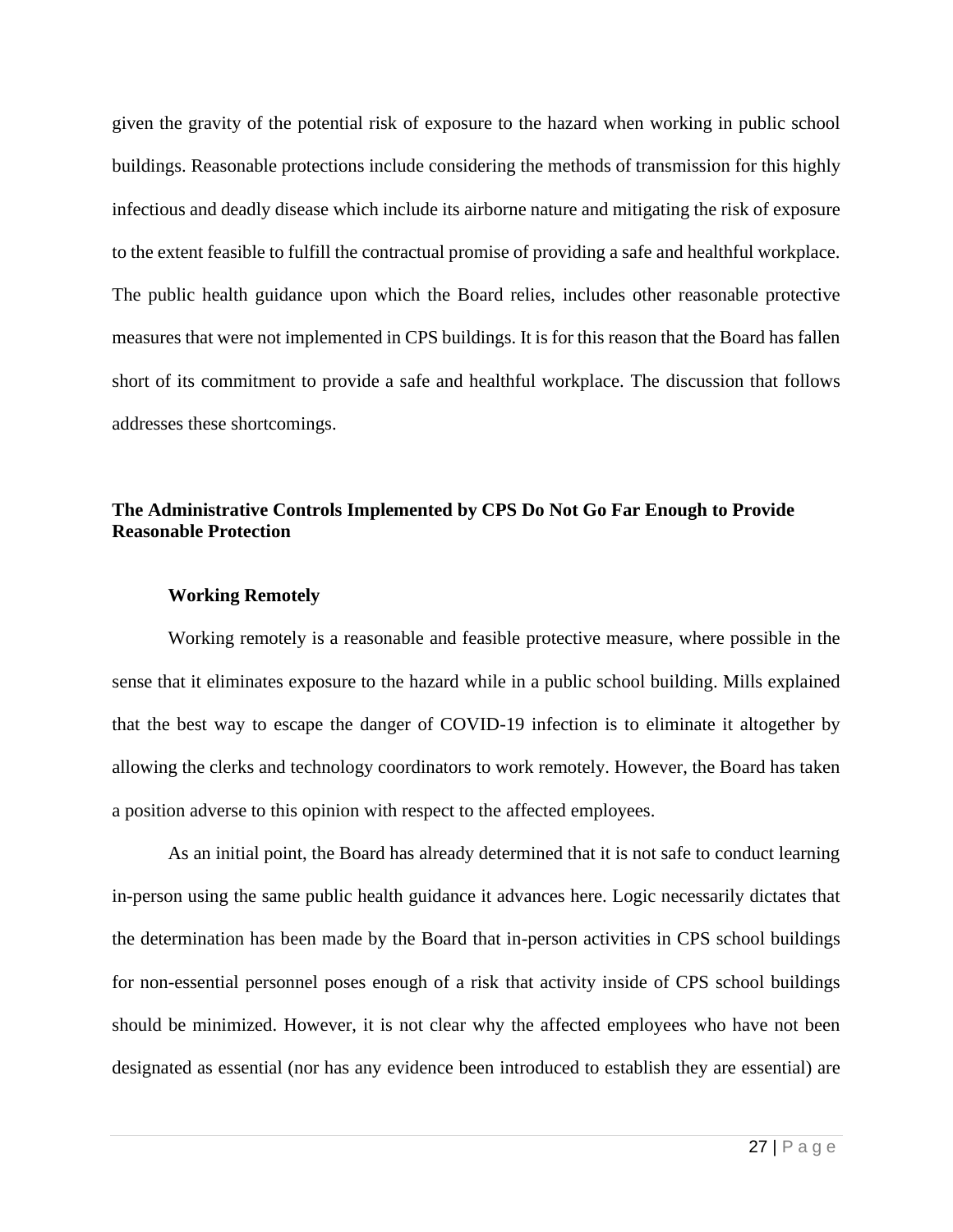being held to a different standard. There has been no showing why it would be unsafe for students and teachers, yet safe and healthful for the affected employees to conduct 100% of their duties in person where they previously performed mostly all of their duties remotely.

That aside, it is undisputed that the duties performed by the affected employees take place indoors. It is well established that indoor activities during the COVID-19 pandemic places individuals at greater risk for contracting the disease. Allowing the affected employees to work remotely to the greatest extent possible would be one way of providing reasonable protection against the hazard. This option was confirmed by expert witness Mills as a viable means of fulfilling the obligation and promise of a safe and healthful workplace. Yet, in minimizing the ability to work remotely instead of maximizing that arrangement, CPS fails to provide reasonable protective measures to the affected employees.

#### **Engineering Controls: Air Filtration and Purification**

If the hazard cannot be eliminated altogether (or a safe substitute found), the best means of control over the hazard are engineering controls (discussed below) to isolate people from the hazard. Engineering controls are more effective than administrative controls (changing the way people work) or PPE because the latter controls assume human perfection to implement them, whereas engineered controls do not.<sup>35</sup>

For those who work in buildings, appropriate engineering controls include those that increase ventilation and that filter or purify the air. Mills testified that a hazard assessment is the standard for determining the air quality in a building. Additionally, the CDC guidance referenced in the joint ISBE and IDPH document instructs employers to conduct hazard assessments. It

<sup>35</sup> Mills, 248.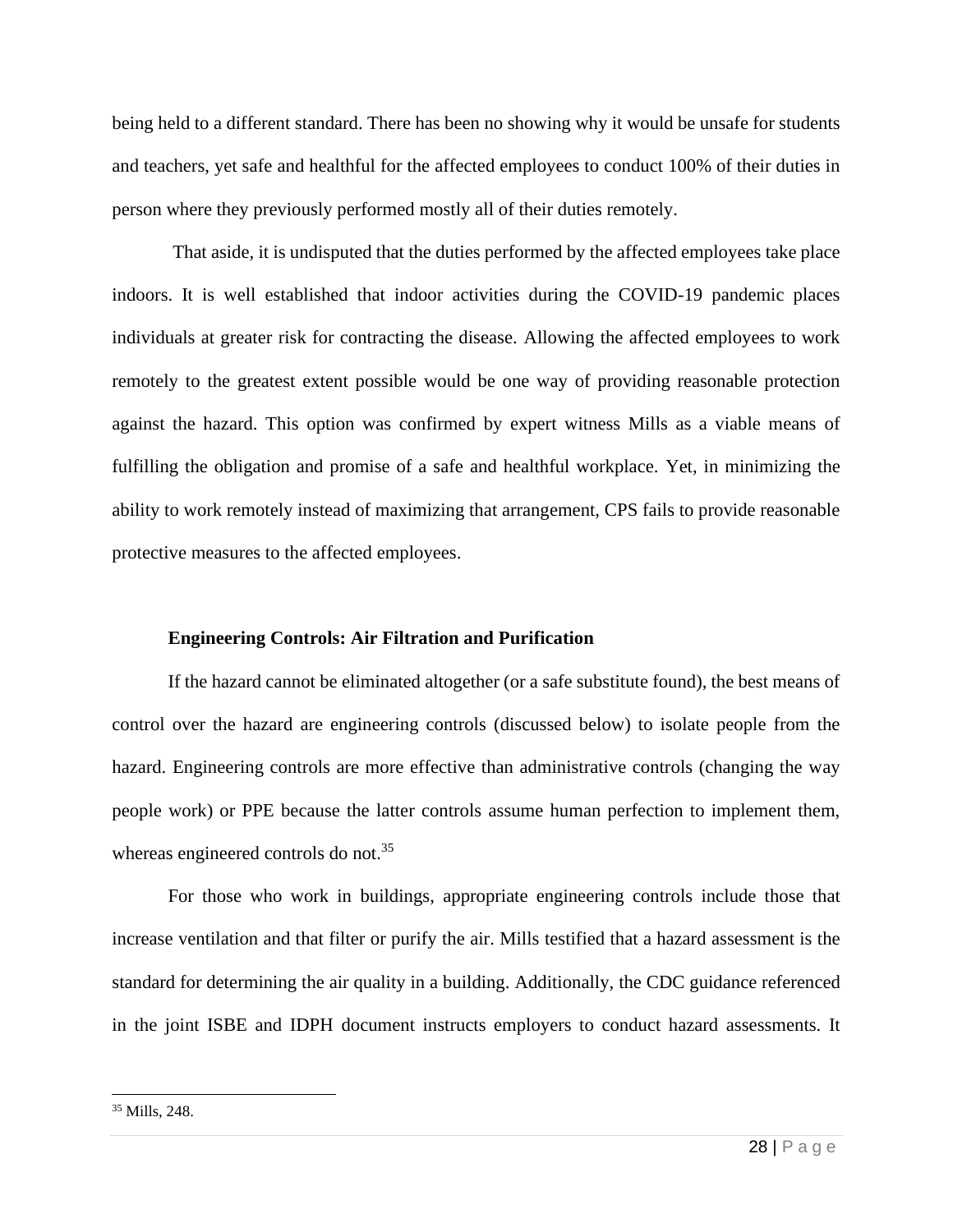explains that updated recommendations for employers responding to COVID-19, including those seeking to resume normal or phased business operations include "conducting a hazard assessment of the workplace."<sup>36</sup> A hazard assessment requires a written certification per OSHA regulations.<sup>37</sup>

The EPA sets forth the following actions which should be taken to assess and improve

building ventilation systems:

The layout and design of a building, as well as occupancy and type of heating, ventilation, and air conditioning (HVAC) system, can all impact potential airborne spread of the virus. Although improvements to ventilation and air cleaning cannot on their own eliminate the risk of airborne transmission of the SARSCoV-2 virus, EPA recommends precautions to reduce the potential for airborne transmission of the virus. These precautions include increasing ventilation with outdoor air and air filtration as part of a larger strategy that includes social distancing, wearing cloth face coverings or masks, surface cleaning and disinfecting, handwashing, and other precautions.<sup>38</sup>

In addition, the EPA described the means that can be used to purify indoor air to reduce

the transmission of the virus:

Air cleaners and HVAC filters are designed to filter pollutants or contaminants out of the air that passes thru them. Air cleaning and filtration can help reduce airborne contaminants, including particles containing viruses. Portable air cleaners (also known as air purifiers) may be particularly helpful when additional ventilation with outdoor air is not possible without compromising indoor comfort (temperature or humidity), or when outdoor air pollution is high. $39$ 

Furthermore, ASHRAE, the professional society of experts in ventilation systems and recognized

by the  $CDC^{40}$  has published guidance regarding  $COVID-19$  and ventilation systems. In its

publication *Reopening Schools and Universities*, ASHRAE takes the position that "[t]ransmission

of SARS-CoV-2 through the air is sufficiently likely that airborne exposure to the virus should be

controlled. Changes to building operations, including the operation of heating, ventilating, and air-

<sup>36</sup> https://www.cdc.gov/coronavirus/2019-ncov/community/guidance-business-response.html.

<sup>37</sup> Tr. at 267. *See*, 29 C.F.R. 1910.132(d)(2).

<sup>38</sup> Union Exhibit 2.a., bates 0036.

<sup>39</sup> *Id*., bates 0038.

<sup>40</sup> Union Exhibit 4d, bates 570.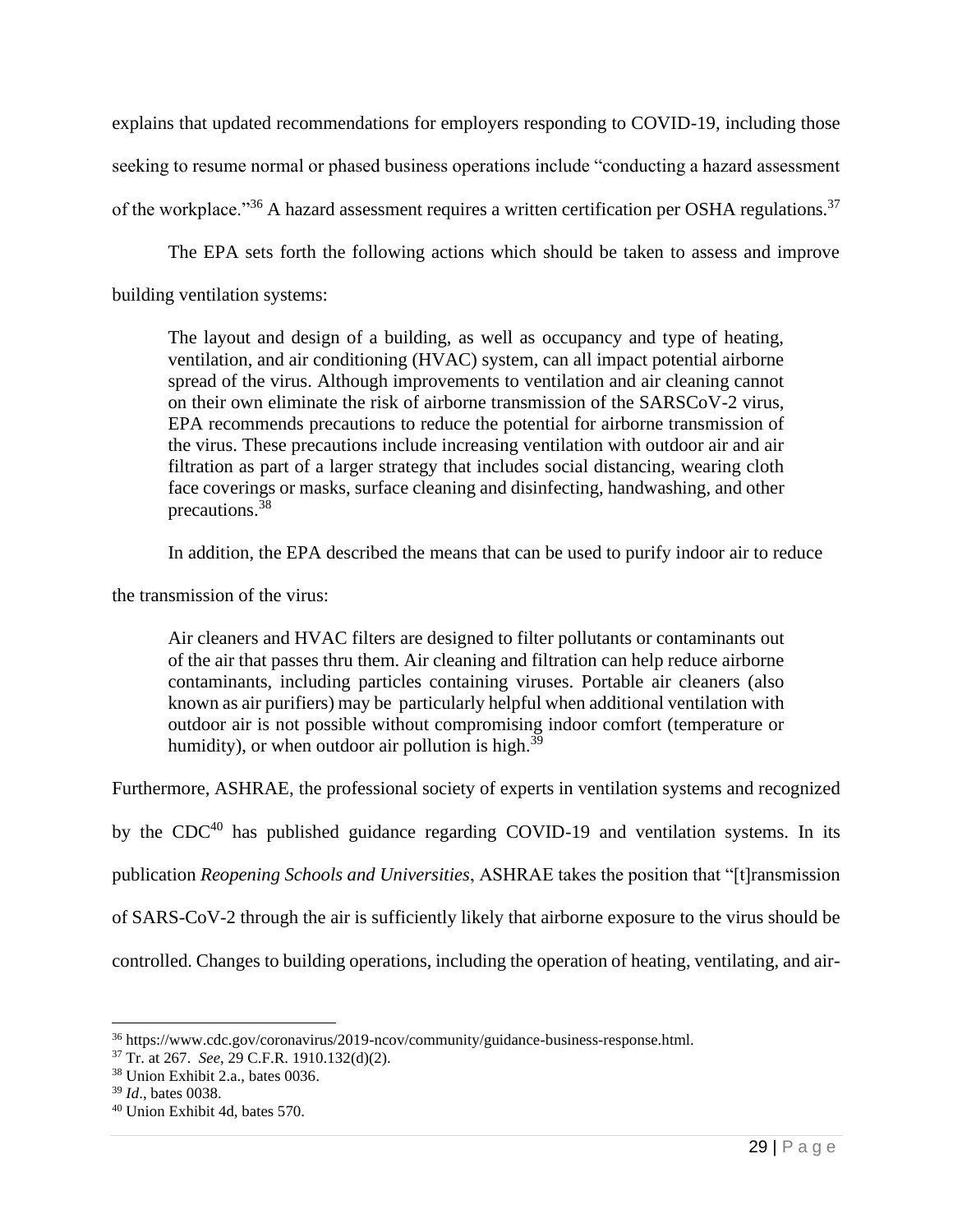conditioning [HVAC] systems, can reduce airborne exposures."<sup>41</sup> ASHRAE recommends using the highest Minimum Efficiency Reporting Value (MERV) applicable for HVAC units. A MERV 13 filter is the recommended minimum if equipment can accommodate the pressure drop and MERV 14 is preferred. And where a system cannot support these filters, HEPA/UV machines should be provided. $42$ 

Guidance provided by the EPA, ASHRAE and CDC regarding hazard assessments and the use of air purification and filtration in school ventilation systems, provide overwhelming evidence about engineering controls that establish reasonable protective measures to provide a safe and healthful workplace. The record evidence does not support the conclusion that CPS has sufficiently implemented these protective measures.

### **Administrative Controls**

Administrative controls are among the recommended protective measures advanced by public health agencies like the CDC. Administrative controls refer to changing the way people work e.g. distancing, health screenings, hand hygiene. Alone, these controls do not provide sufficient protection for working inside of public buildings because human error is a factor.

The record evidence reflects that CPS has broadly implemented a great deal of the administrative protocols recommended by public health agencies across all schools. This includes requiring the use of face coverings (each employee and student has or will be provided with three); prohibiting more than 50 individuals from gathering in one space; requiring social distancing of at least 6 ft., as much as possible; requiring that schools conduct symptom screenings and

<sup>41</sup> Union Exhibit 5.d., bates 0673.

<sup>42</sup> Union Exhibit 5.d., bates 0684-0685.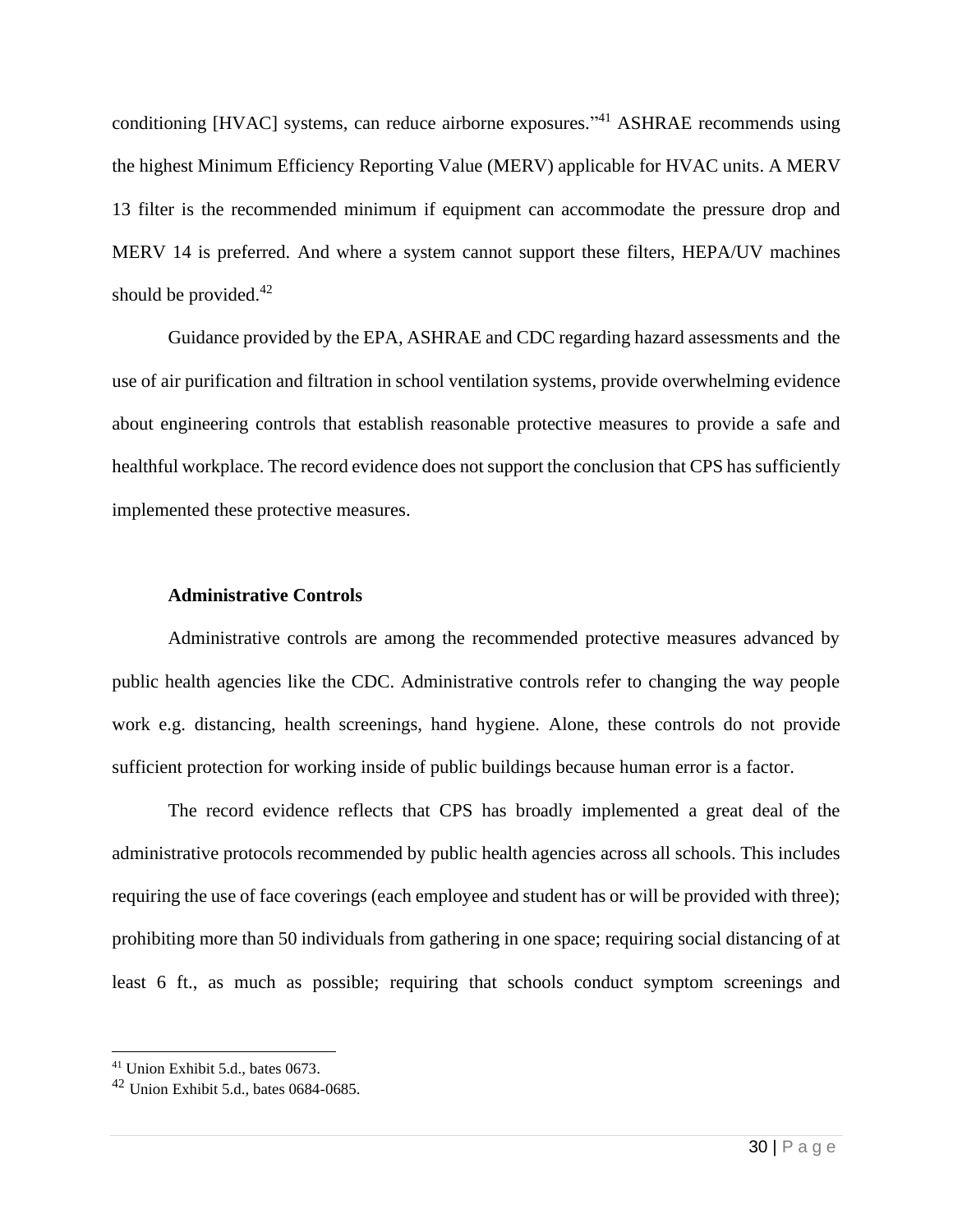temperature checks or require that individuals self-certify that they are free of symptoms before entering school buildings; installing sneeze guards<sup>43</sup>; providing hand sanitizing stations throughout buildings; signage and an increase in schoolwide cleaning and disinfection. While administrative controls provide some protection, given the airborne nature of the hazard, implementation of administrative controls without the proper hazard assessments and air filtration/purification in place, do not go far enough to fulfill the Employer's contractual promise of a safe and healthful workplace.

### **Personal Protective Equipment (PPE)**

Although the ISBE/IDPH Joint Guidance the Board relies upon provides requiring the "appropriate" PPE (e.g. N95), there is no evidence that this measure has been widely imposed, if at all. <sup>44</sup> Drs. Mills and Sontag confirmed that a cloth mask is not PPE because it does not protect the wearer from contracting the virus.<sup>45</sup> While cloth masks may prevent the spread, the N95 mask protects the wearer who may be exposed due to human error associated with non-compliance with administrative protocols or other airborne exposure. Based on the record evidence, this level of PPE is feasible protection for those that must work with the public.

# **There is Insufficient Evidence to Determine that All School Buildings are Safe and Healthful for the Affected Employees**

As discussed above, COVID-19 is transmitted by droplets and airborne aerosols, which under the Act requires either the elimination of the hazard (which in this case would be remote

<sup>&</sup>lt;sup>43</sup> At the time of the hearing, Board witness Carson testified that plexiglass (sneeze) guards had been delivered to all schools to be installed in administrative areas. However, his testimony was not clear as to whether he had personal knowledge of them all being installed. Tr. at 484-485.

<sup>44</sup> Board Exhibit 10 ISBE/IDPH Joint Guidance, Appendix F.

<sup>45</sup> Tr. at 241, 242 and 544.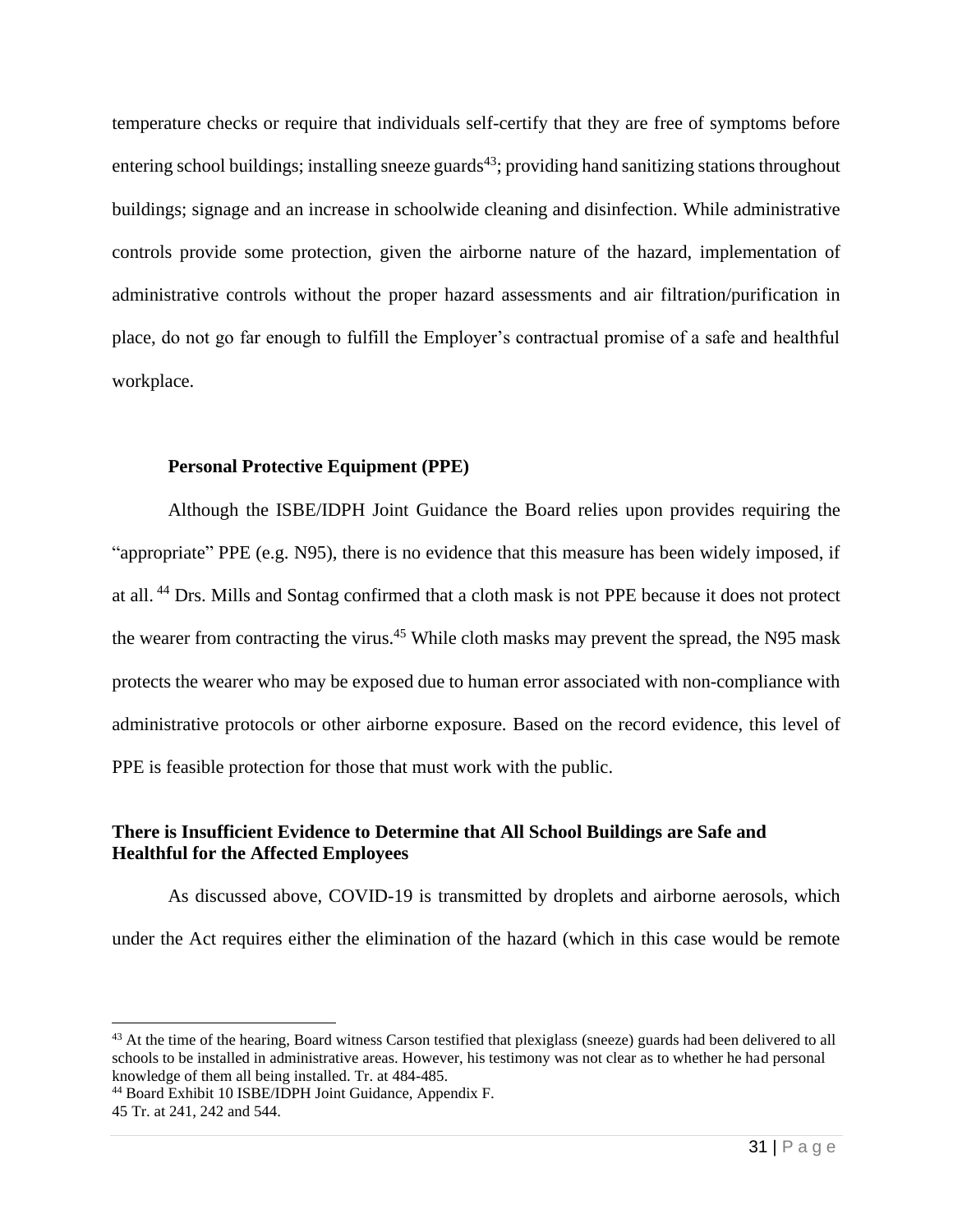working arrangements for the affected employees) or engineering controls, administrative controls and PPE to minimize employee risk of exposure to the hazard. For the reasons set forth below, it is concluded that the Board has provided insufficient evidence that the appropriate controls have been implemented to the extent feasible in each school building where the affected employees are required to work. Therefore, given the infectious and contagious aspects of COVID-19, the Board has not provided safe and healthful working conditions as required by the CBA where it minimizes the ability of the affected employees to work remotely.

### **Hazard Assessments Should be Conducted**

No hazard assessments have been conducted in CPS schools since the onset of the pandemic. While Chief Facilities Officer Clarence Carson testified that the Board increased its custodial staffing and devised a custodial plan which included enhanced and more frequent routine cleaning and disinfectant programs, and increased the frequency with which ventilation filters are replaced and air exchanges in buildings occur, he also confirmed that CPS performed no hazard assessments; no other risk assessments; no ventilation study; and has implemented no air purification measures as recommended by the CDC since the onset of the pandemic.

#### **Ventilation Systems Must be Working Properly**

The record evidence reveals a state of disrepair with a significant number of CPS ventilation systems. Part of the hazard evaluation recommended by the CDC is to "[e]nsure that ventilation systems in your facility operate properly" and "[i]mprove central air filtration: increase air filtration to as high as possible without significantly diminishing design airflow." <sup>46</sup> The relevant

<sup>46</sup> Union Exhibit 4.d.i., bates 0570-71.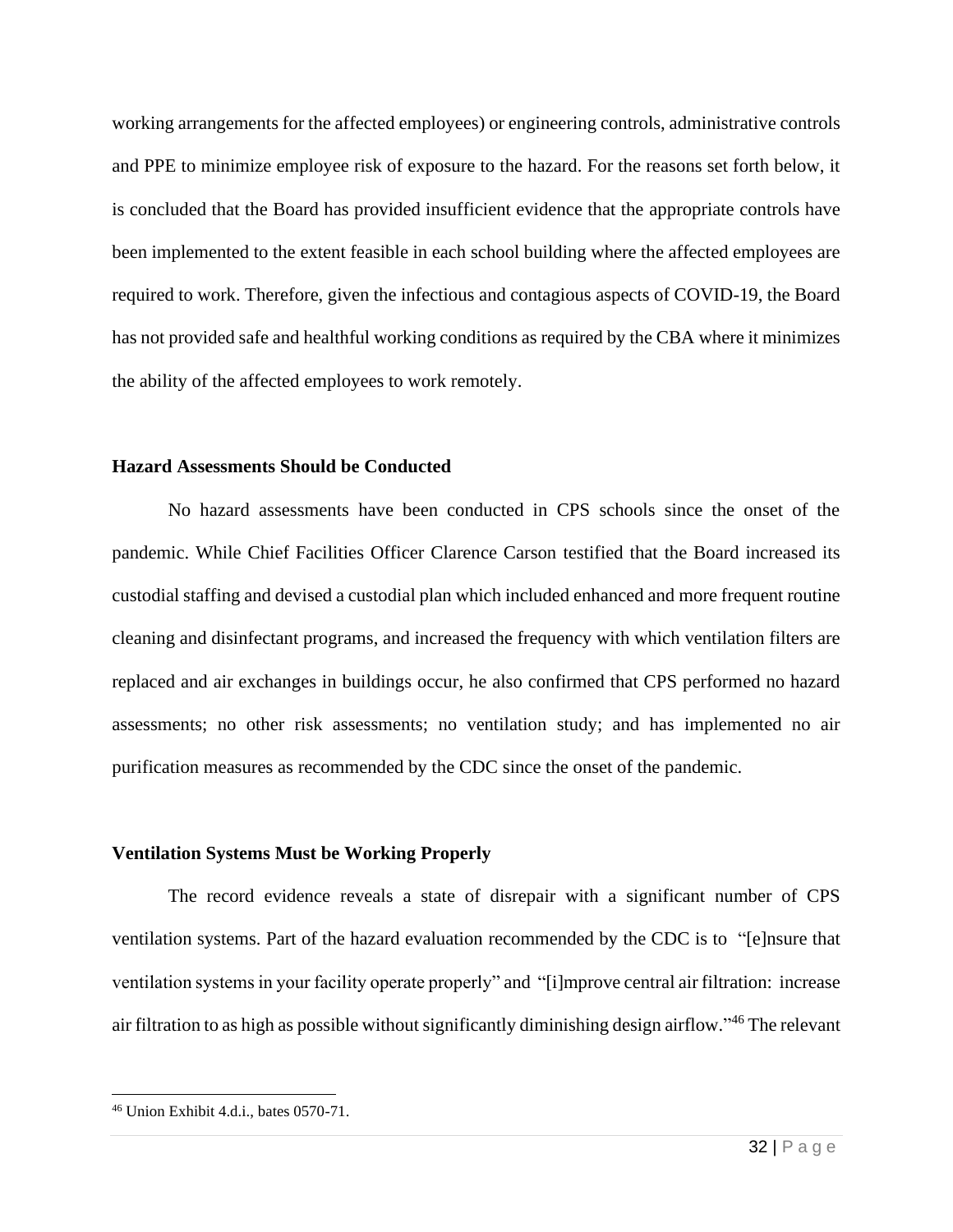authorities stress the importance of proper air circulation and purification. While some intermittent repair work is to be expected across such a large school district, at the time of the hearing, the record evidence showed a significant number of the CPS HVAC and ventilation systems in disrepair.

CTU Analyst Sarah Rothschild provided relevant testimony on this point. Rothschild testified without contradiction that the oldest CPS school building was built in 1893, that approximately 60% of CPS school buildings were built before 1950, and the majority of these pre-1950 school buildings lack a centralized HVAC system to circulate, replenish and/or purify the air. Overall, approximately 60% of CPS schools utilize window air conditioning and thus have no centralized ventilation system.

Rothschild reviewed data provided in spreadsheets generated by CPS detailing the ventilation inspection, maintenance and repairs at CPS schools which were entered into the record as Union Exhibits 17 and 18. The data in the spreadsheets cover 496 CPS schools that were inspected in May and June, 2020. Rothchild's review of the data showed that 58% of the schools (290 of the 496 schools) have an air circulation component that is non-functioning. From this data, Rothschild also concluded that of HVAC system work needing to be completed, only three of onhundred twenty-five repairs been completed. Rothschild's analysis was uncontroverted. Having ventilation systems in disrepair to the extent reflected does not provide a protective work environment where an infectious and deadly virus can be transmitted through the air.

## **There is Limited Evidence of Sufficient Air Filtration and Purification Measures**

The record reflects limited use of the appropriate air purification measures in place. CDC guidance recommends, among other things, increased air filtration to as high as possible without diminishing design airflow and the use of portable high-efficiency particulate air (HEPA)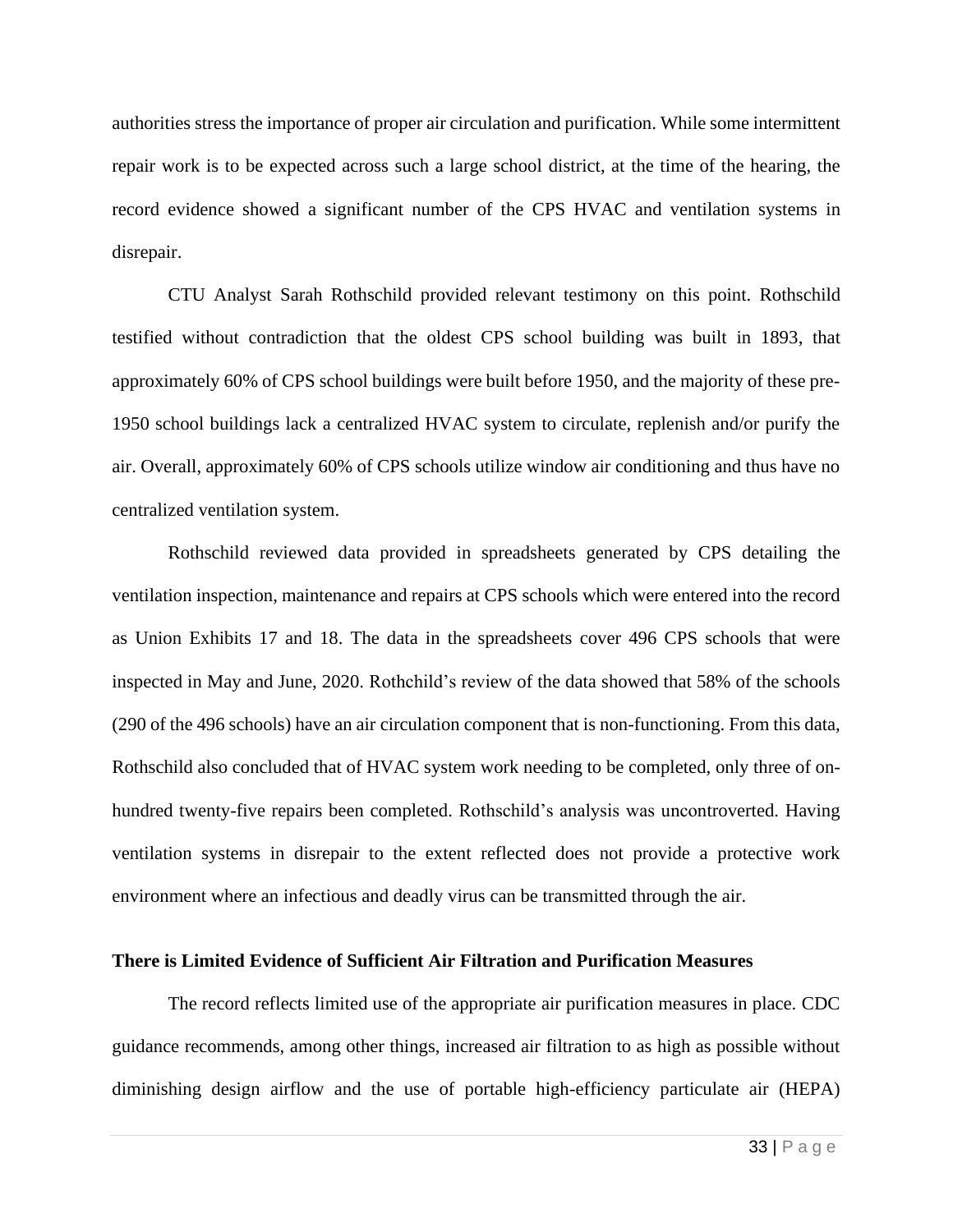fan/filtration systems to enhance air cleaning.<sup>47</sup> As referenced above, MERV 13 filters is the recommended minimum by ASHRAE. Carson acknowledged that MERV13 filters are recommended for removing Coronavirus particles from the air, in addition to increased airflow, but he did not know how many schools are equipped with them. However, Rothschild testified that, based on her review of CPS's records contained in Union Exhibit 17, she was able to determine that only 7% of filters used at CPS are rated MERV 13 or better.<sup>48</sup>

Additionally, the EPA informs us that

When used properly, air cleaners and HVAC filters can help reduce airborne contaminants including viruses in a building or small space. By itself, air cleaning or filtration is not enough to protect people from exposure to the virus that causes COVID-19. When used along with other best practices recommended by CDC and others, filtration can be part of a plan to protect people indoors.<sup>49</sup>

Using air filtration and purification measures as discussed above is a reasonable and feasible method for ensuring that the workplace for the affected employees is safe and healthful. However, there is limited evidence of sufficient measures being taken in this regard. its use in CPS school buildings.

In sum, given the airborne nature of this contagious and infection disease as explained in great detail above, engineering controls including air filtration and purification provide the highest level of protection for workers and must be in place for in-person work. As Mills opined, the CPS must carry out a hazard assessment and provide appropriate application of hierarchy of controls for those who absolutely have to work in person. To the extent this has not been done and no showing was made that it is not feasible, there is insufficient evidence to determine all schools are safe and healthful for the affected employees.

<sup>47</sup> Union Exhibit 4di. at bates 0571.

<sup>48</sup> Tr. at 594-95.

<sup>49</sup> Union Exhibit 2a. bates 0038.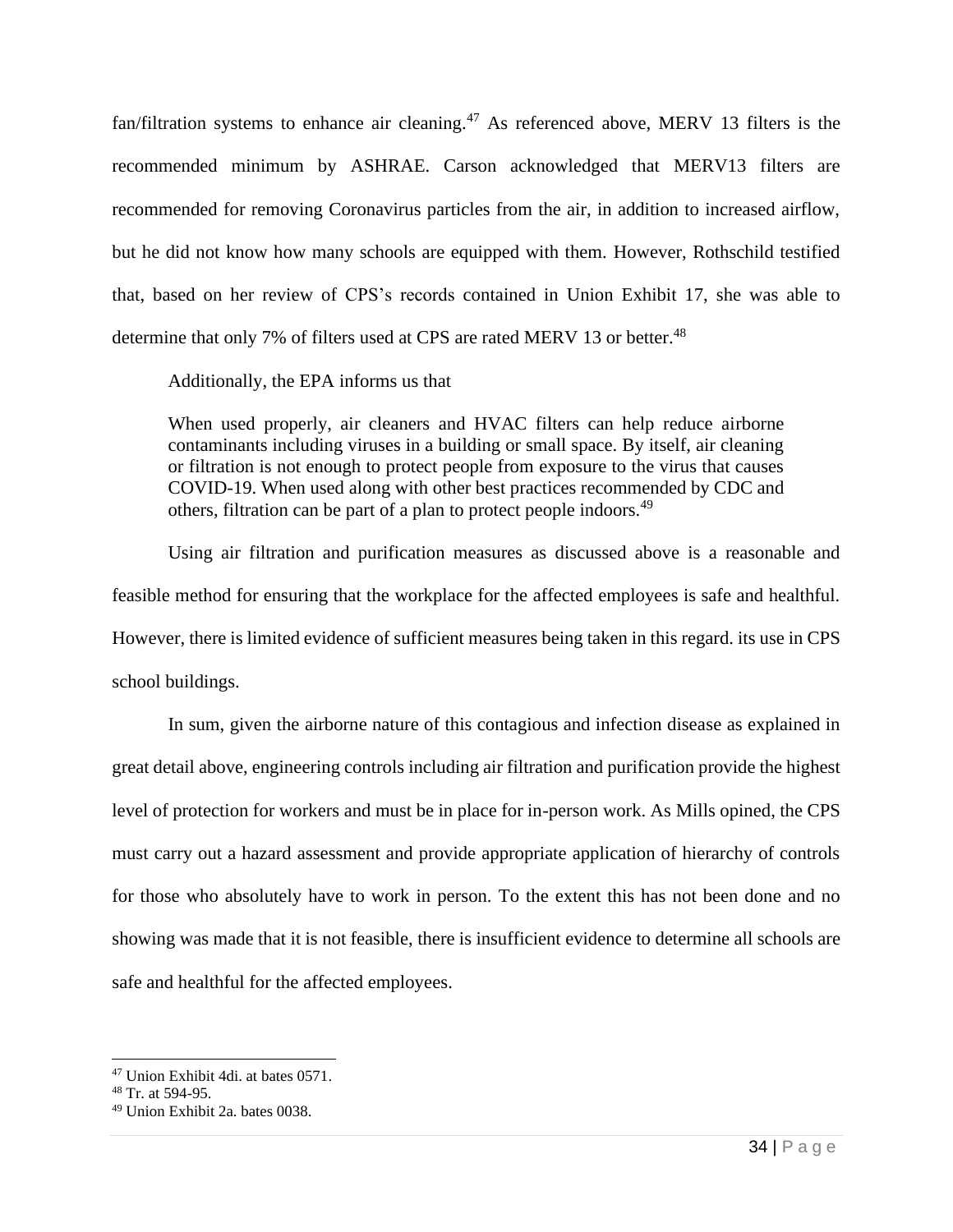#### **CONCLUSION**

Based on the foregoing, I find reporting to work inside CPS school buildings at this time, increases the danger of infection by COVID-19, an airborne, highly communicable, deadly, and still not fully understood disease. The only way to eliminate the risk of COVID-19 infection and death is for school clerks, school clerk assistants, and technology coordinators to work remotely. Although the Board has made efforts to mitigate the risk, subjecting these employees to increased risk of COVID-19 infection for work that can be performed remotely does not provide reasonable protection to these employees, to the extent feasible, and fails to fulfill CPS's contractual promise that its employees work in safe and healthful conditions. Therefore, Article 14-1 of the CBA has been violated.

Further, on this record, it cannot be determined that each school building is safe and healthful to work in without evidence that the additional reasonable protective measures referenced in the Opinion above have been implemented. As expert witness Mills explained, according to the precautionary principle, it is better to err on the side of allowing remote work, where feasible, since the extent of the inherently hazardous conditions presented by COVID-19 in each school building is unknown. Allowing these employees to work remotely, properly balances employer and employee needs that are necessary to fulfill CPS's contractual promise to provide a safe and healthful workplace for its employees and to meet CPS's operational objectives. This is especially true where the cases of COVID-19 are increasing.

In arriving at these conclusions, the undersigned is instructed by the totality of Illinois statutory requirements; public health guidance at the local, state, and federal levels; expert testimony in the record; and other authorities referenced throughout the Opinion. That being the case, it is the public health agencies that inform employers to encourage remote work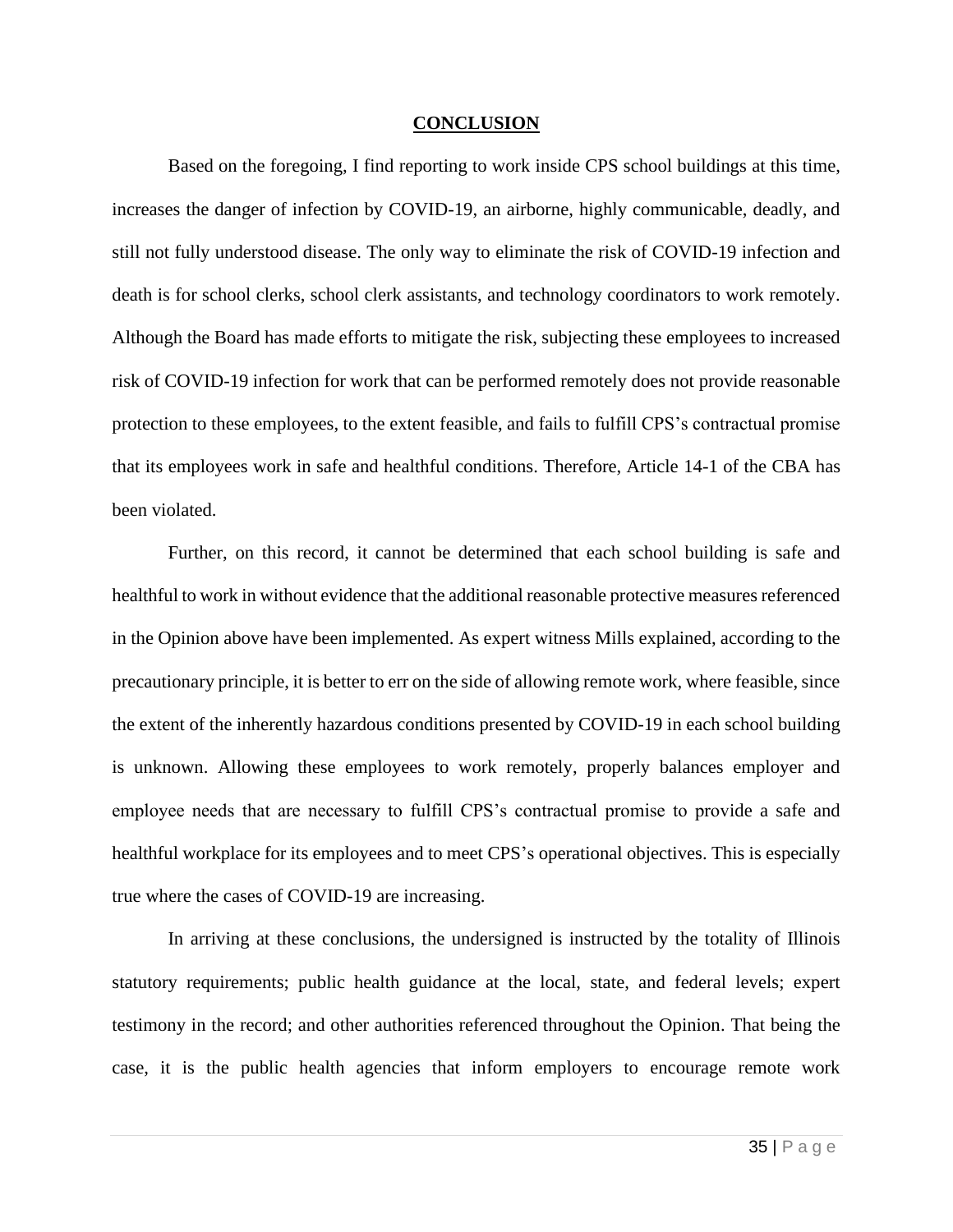arrangements, if possible and the record reflects that it is possible for the aggrieved employees to perform a significant amount of their duties remotely. The Arbitrator, through finding a violation of Article 14-1 of the CBA for the aggrieved employees, makes no finding with respect to the Board's ability to reopen schools. That is not an issue before the undersigned.

#### **REMEDY**

This remedy assumes that no hazard assessment has been conducted or acted upon; appropriate engineering controls including air filtration and purification are not in place; and appropriate PPE has not been issued. If that is the case, remote work to the greatest extent possible is the best protective measure for the affected employees.

While working remotely one-hundred percent of the time eliminates exposure to the viral hazard in school buildings, there must be a reasonable balance between the remote working arrangement and the CPS operational needs. Thus, the inquiry becomes to what degree should the affected employees be required to work in-person in CPS buildings.

The evidence reflects that during the shutdown, the affected employees were not deemed essential workers and performed 100% percent of their duties from home. Admittedly, some tasks were delayed or had to be assisted or completed by others like school principals. As the Union acknowledges, it is necessary for the affected employees to work in-person to some degree. However, each school and staffing circumstance is different. Thus, a one-size-fits-all approach may be difficult to achieve. For example, some schools have more than one school clerk. The ability to work remotely may be different under those circumstances than where only one clerk is assigned to a school. For the technology coordinators, they may need to be on-site only where there is a need to physically address a technology problem. It is for these reasons the parties were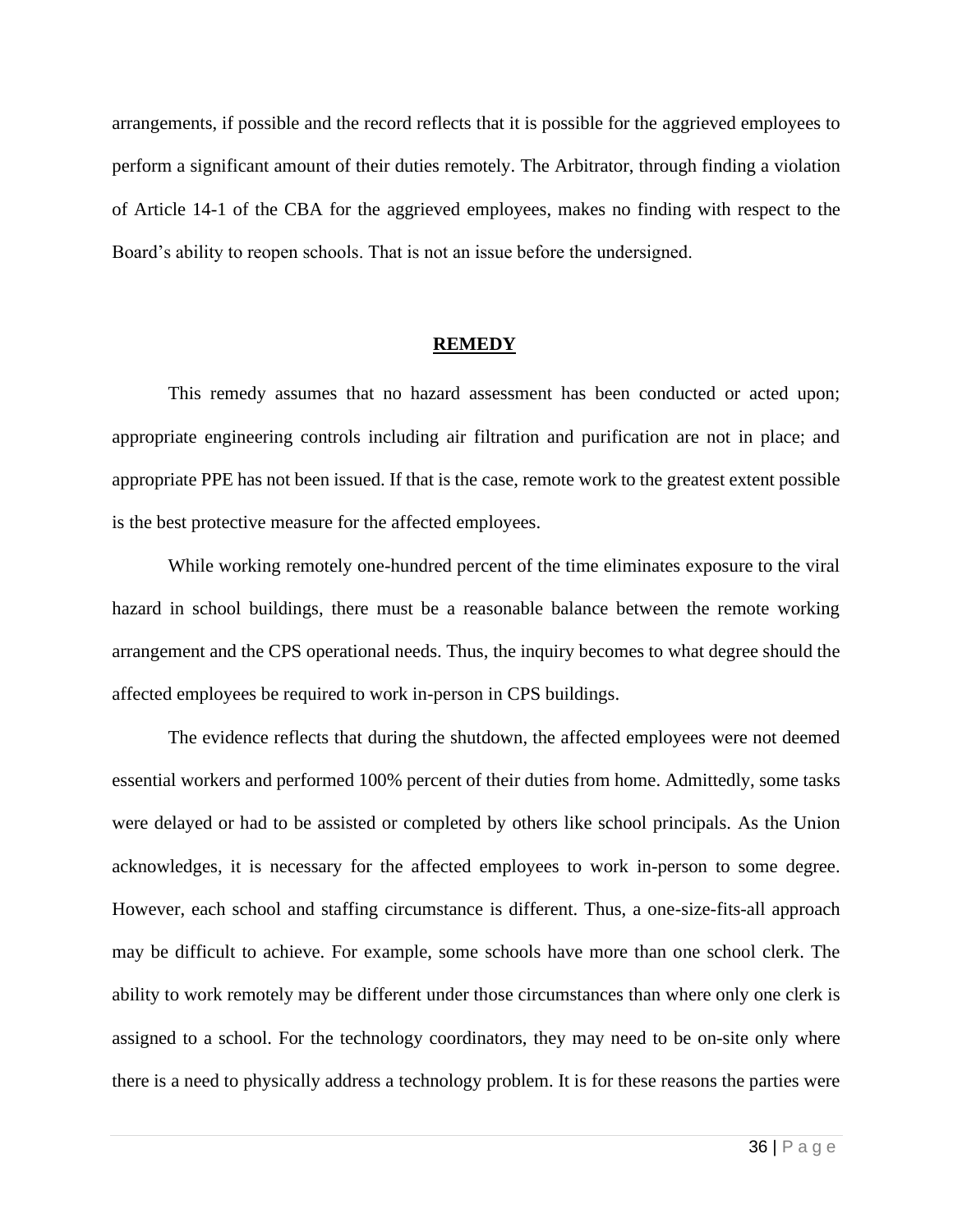directed to reach agreement on what work could feasibly be performed remotely in the October 2, 2020 Summary Findings and Order. I retained jurisdiction in the event that no agreement was reached.

The Union has advised that the Board has offered only one day for remote work and four days in-person. Without more, that certainly appears to be a one-size-fits-all approach. However, given the evidence in the record, four in-person workday arrangements do not serve to minimize worker exposure to the COVID-19 hazard unless the protocols listed above (hazard assessment; air filtration and purification; and appropriate PPE) have been implemented. The presumption then is that the aggrieved employees will be allowed to work remotely at least four days per week unless it can be established that those duties that must be physically completed in-person exceed one regular workday. This presumption serves to encourage remote working arrangements as instructed by public health and other authority referenced in this Opinion. Accordingly, the parties are directed to:

- 1. Determine which schools meet the certified hazard assessments, engineering controls (air filtration and purification protocols) administrative controls and PPE measures referenced above. CPS shall provide the Union with all necessary information to confirm a school's status in this regard. If a school is in compliance, 100% in-person work is appropriate.
- 2. CPS shall also provide the Union with information necessary to assess the current number of COVID-19 cases in CPS buildings. A subpoena requested by the Union has been signed by this Arbitrator and is attached hereto.
- 3. If paragraph #1 above is not applicable, CPS shall identify which duties are not feasible to be performed remotely and the number of days needed to perform those duties each week, keeping in mind the duty to maximize remote work as a protective measure during the pandemic. CPS shall then formulate a remote work schedule based on the required in-person duties for each of the affected employees.